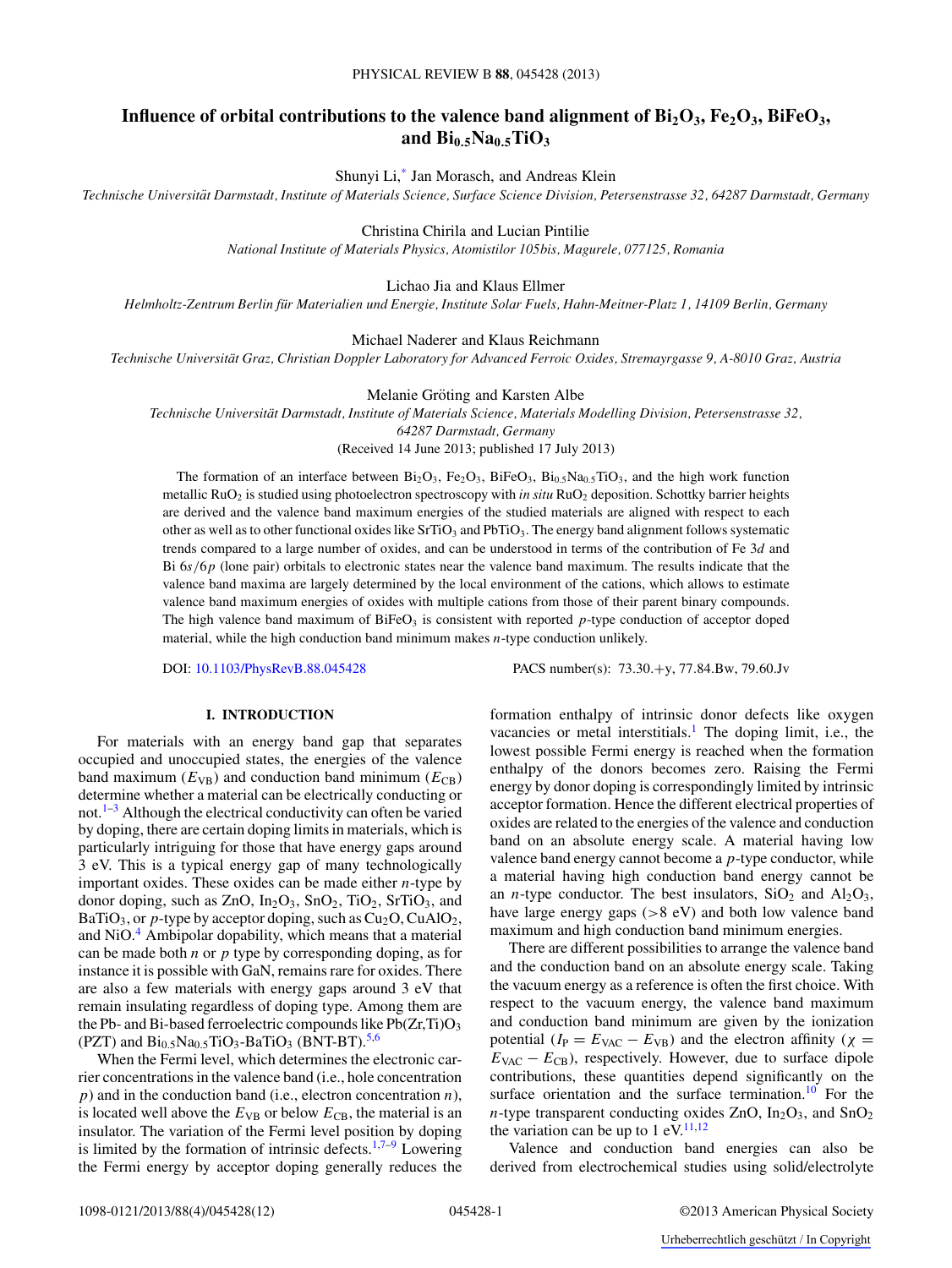interfaces.<sup>13</sup>  $E_{VB}$  and  $E_{CB}$  are determined with respect to the potential of a normal hydrogen electrode (NHE), whose potential corresponds to an energy approximately 4.5 eV below the vacuum level. $^{14}$ 

A third possibility of aligning the energy bands of materials on an absolute energy scale is by measuring the energy band alignment directly at the intimate contacts between materials.<sup>[15](#page-10-0)</sup> Such measurements can be performed, e.g., using photoelectron spectroscopy and stepwise deposition of a contact material onto a substrate.[16](#page-10-0) Using such studies it has been shown that the valence band offsets  $\Delta E_{\text{VB}}$ , i.e., the discontinuity in the valence band maximum energy at the interface, are small for interfaces between oxides where the valence bands are formed almost exclusively from O 2*p* states (e.g., ZnO, In<sub>2</sub>O<sub>3</sub>, SnO<sub>2</sub>, Al<sub>2</sub>O<sub>3</sub>, SrTiO<sub>3</sub>).<sup>[3,](#page-9-0)[17](#page-10-0)</sup> Such an alignment is often termed *common anion rule* alignment. Small valence band offsets between materials with common anions are also observed between  $Zn$  and  $Cd$  chalcogenides.<sup>18,19</sup> The oxides and the chalcogenides have a considerable ionic bonding character in common. The more covalently bonded elemental and III-V semiconductors do not show a common anion band alignment (see, e.g., Ref. [18\)](#page-10-0), which is related to interface dipoles due to a high density of induced interface states.[20–22](#page-10-0)

Photoemission studies have further revealed that oxides with cation orbitals contributing to the valence band formation show considerably higher  $E_{VB}$ .<sup>[2,](#page-9-0)[17,23](#page-10-0)</sup> For oxides containing Cu, which has a  $3d^{10}$  configuration, this can be understood by the hybridization of 3*d* states with O 2*p* states. The resulting upward shift of the valence band maximum is also known for Cu chalcopyrites as  $p-d$  repulsion.<sup>24</sup> In contrast, the origin of the ∼1 eV higher valence band maximum of PbTiO<sub>3</sub> (PTO) compared to SrTiO<sub>3</sub> (STO) is less evident. In PTO, Pb is present as  $Pb^{2+}$ , i.e., in a  $6s^2$  configuration. The occupied 6*s* orbitals contribute to the valence band density of states. However, due to the relativistic stabilization of the 6*s* electrons,[25](#page-10-0) the Pb 6*s* states appear predominantly as a separate energy band below the O 2 $p$ -dominated valence bands.<sup>26,27</sup>

 $BiFeO<sub>3</sub>$  (BFO) is a wide-gap oxide semiconductor with an energy band gap around 2.8  $eV^{28-30}$  and has recently attracted considerable attention due to its multiferroic properties, which means a simultaneous appearance of ferroelectricity and antiferromagnetism. $31-33$  This enables a variety of potential applications in the field of data storage, spintronics, and sensor technologies. BFO is a prototype multiferroic compound with the transition from the ferroelectric state to the paraelectric state at  $T_c = 830$ °C, and from antiferromagnetic state to the paramagnetic state at  $T_N = 370 °C^{34}$  $T_N = 370 °C^{34}$  $T_N = 370 °C^{34}$  The photoelectric effect observed in BFO is also of great research interest due to the potential applications in photovoltaic or photocatalytic devices.<sup>35-37</sup> The binary oxides  $Bi<sub>2</sub>O<sub>3</sub>$  and  $Fe<sub>2</sub>O<sub>3</sub>$ have also been studied for environmental protection and energy conversion with solar energy utilization. Both of them show promising photocatalytic properties, which are attractive for applications such as organic degradation<sup>[38–41](#page-10-0)</sup> and hydrogen generation by photocatalytic water splitting.<sup>[42,43](#page-10-0)</sup> For the latter application, the absolute energies of the valence and conduction band are also of particular relevance as they should embrace the redox potentials for the hydrogen and oxygen evolution reactions.<sup>4</sup>

 $Bi_{0.5}Na_{0.5}TiO_3$  (BNT), discovered in the 1960's by Smolensky, $45$  is a promising lead-free ceramic material to replace  $Pb(Zr,Ti)O<sub>3</sub>$  in ferroelectric applications like actuators.[5,](#page-9-0)[6,46](#page-10-0) BNT can be described as a complex perovskite with mixed A-site occupation  $(Bi^{3+}, Na^+$  in twelvefold coordination) and a single cation  $(Ti^{4+}$  in sixfold coordination) on the B site. It crystallizes with rhombohedral symmetry<sup>47</sup> and is highly modifiable by doping or the formation of solid solutions with other perovskites like BaTiO<sub>3</sub> (BT)<sup>[48](#page-10-0)</sup> or  $Bi_{0.5}K_{0.5}TiO_3$  (BKT).<sup>49</sup> The mixture with tetragonal perovskites such as the mentioned BT and BKT leads to the formation of a morphotropic phase boundary, at which most relevant parameters show maximized values.

In this contribution we study the valence band maximum energies of BiFeO<sub>3</sub>, its parent oxides  $Bi<sub>2</sub>O<sub>3</sub>$  and Fe<sub>2</sub>O<sub>3</sub>, and the lead-free ferroelectric  $Bi_{0.5}Na_{0.5}TiO_3$  in order to identify the contribution of occupied 6*s* orbitals to the upward shift of valence band maximum energy. The  $E_{VB}$  are determined by measuring their Schottky barrier heights with metallic  $RuO<sub>2</sub>$  using photoelectron spectroscopy. The Schottky barrier heights will be compared to those determined recently for  $(Ba, Sr)TiO<sub>2</sub> (BST)$  and  $Pb(Zr, Ti)O<sub>3</sub>.<sup>50,51</sup>$  $Pb(Zr, Ti)O<sub>3</sub>.<sup>50,51</sup>$  $Pb(Zr, Ti)O<sub>3</sub>.<sup>50,51</sup>$  The Fermi level in RuO2 can therefore be used as a reference to compare the absolute energies of  $E_{VB}$  and  $E_{CB}$  for different oxides by applying transitivity. The transitivity of energy band alignment of oxides using  $RuO<sub>2</sub>$  as a reference has already been demonstrated explicitly for  $SrTiO<sub>3</sub>$  and  $PbTiO<sub>3</sub>$ .<sup>[2](#page-9-0)</sup> Compared to elemental metals, the deposition of  $RuO<sub>2</sub>$  does not introduce defects at the oxide surface, which would affect the energy band alignment.<sup>52–55</sup>

#### **II. METHODS**

 $Bi<sub>2</sub>O<sub>3</sub>$  thin films were deposited on commercial  $Si(100)/SiO<sub>2</sub>/TiO<sub>2</sub>/Pt(111)$  wafer by RF reactive sputtering from a 2 inch metallic bismuth target (Alineason Materials Technology). The deposition was carried out at room temperature with a RF power of 50 W in an  $Ar/O<sub>2</sub>$  gas mixture, which contains  $10\%$  O<sub>2</sub>. The deposition time was set to 120 seconds, corresponding to a film thickness of 30 nm, determined by profilometer measurements.

The iron oxide films were prepared by magnetron sputtering in a pure argon atmosphere at a pressure of 0*.*5 Pa from an oxidic  $Fe<sub>2</sub>O<sub>3</sub>$  (hematite) target (K. J. Lesker Co.) with the dimensions 51-mm diameter and 4-mm thickness on a copper backing plate. The RF (27*.*56 MHz) discharge power was 50 W and the layers were deposited onto glass substrates coated with fluorine-doped tin oxide  $(SnO_2: F)$  without intentional substrate heating. For a sputtering time of 60 min, a film thickness of about 120 nm was obtained. Besides the strong diffraction peaks from the thick  $SnO<sub>2</sub>:$ F layer, the XRD pattern shows three weak peaks, which can be assigned to hematite (JCPDS 89-0597). Due to the low substrate temperature, the XRD peaks are weak and broad, indicating a nanocrystalline structure. Using the Scherrer equation, a grain size of about 20 nm can be calculated from the peak width.

The BiFe $O_3$  layer was grown by pulsed laser deposition (PLD) method on single crystalline  $SrTiO<sub>3</sub>$  substrate with (001) orientation. The substrate was previously cleaned in hydrofluoric acid (HF) buffer solution and then annealed in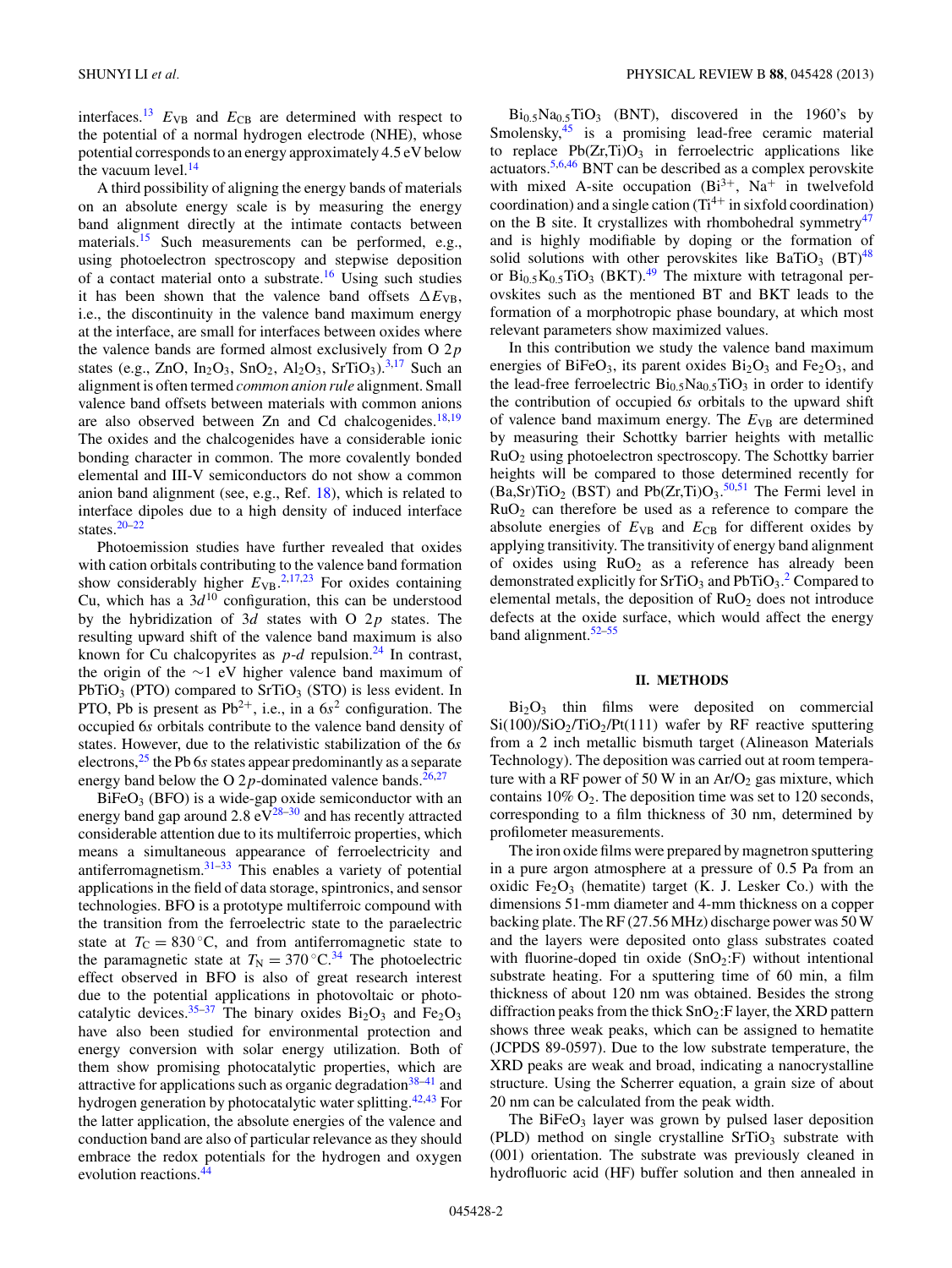air at  $1000\,^{\circ}$ C for 2 hours in order to obtain terraces with step heights of one unit cell. A  $SrRuO<sub>3</sub>$  (SRO) epitaxial buffer layer has been deposited on the  $SrTiO<sub>3</sub>$  substrate, acting as a bottom electrode and also as an excellent template for the heteroepitaxial growth of a high-quality ferroelectric perovskite. The SRO film was deposited at a substrate temperature of 700 ◦C, in a background atmosphere of 0*.*133-mbar oxygen, with a laser fluence 2 J*/*cm2 and a repetition rate of 5 Hz. After the SRO deposition, the temperature was lowered to  $670^{\circ}$ C, and the BFO layer was deposited in an oxygen atmosphere of 0*.*026 mbar, with a laser fluence of 1*.*2 J*/*cm2 and a repetition rate of 10 Hz. A postdeposition annealing was performed in the PLD chamber in full oxygen atmosphere at 390 ◦C for 1 h. The epitaxial nature of the SRO and BFO layers was confirmed by x-ray diffraction analysis. The thickness of the SRO film was ∼15 nm and that of the BFO film ∼80 nm as determined from x-ray reflectometry.

Samples of  $Bi_{0.5}Na_{0.5}TiO_3$  with a Ti deficiency of 2% were prepared via a conventional mixed-oxide method. The Ti deficiency was chosen to ensure a single phase material, since evaporation of  $Bi<sub>2</sub>O<sub>3</sub>$  and Na<sub>2</sub>O during sintering and calcination of stoichiometric BNT leads to nonstoichiometric compositions with an excess of B-site cations, which results in the formation of secondary phase inclusions.<sup>56</sup> As starting materials for the synthesis  $Bi<sub>2</sub>O<sub>3</sub>$  (99.9% purity, MCP-HEK GmbH), Na<sub>2</sub>CO<sub>3</sub> (99.99% purity, Merck), and TiO<sub>2</sub> (99.8%) purity, Tronox) were used. All starting materials were dried at  $260$  °C for 48 h to avoid weighing errors caused by adsorption of humidity. After drying, the materials were cooled and stored in a desiccator over silica gel. The reactants were mixed in ethanol for 24 h using a horizontal ball mill (Germatec UR1400FU EH) using YSZ milling balls with 5-mm diameter. The resulting suspension was dried in a forced fresh air drying oven (Heraeus LUT 6050) at 120 ◦C. Before calcination, the precipitate was sieved using a test sieve with a mesh size of 500  $\mu$ m. The calcination took place in an alumina crucible at  $800^{\circ}$ C for 5 h. Subsequently, the material was again ball-milled using the same milling parameters as in the first milling step. After another drying step at  $120^{\circ}$ C, the fine powder was sieved to an agglomerate size less than 180 *μ*m and mixed with 5% PEG 20 000 (for synthesis, Merck) as a binding agent. Disc shaped samples with 13-mm diameter were pressed with 150 MPa for 5 min. The binder was removed at  $350\,^{\circ}\text{C}$  in an open crucible to promote the transport of the binder decomposition products  $H_2O$  and  $CO_2$ . The crucibles containing the de-bindered samples were then covered with a lid and sintered at  $1100\degree$ C for 5 h.

The determination of energy band alignment was realized by using photoelectron spectroscopy with stepwise deposition of  $RuO<sub>2</sub>$  onto the different substrate materials.<sup>[17](#page-10-0)</sup> Four interface experiments were performed independently but with identical deposition conditions for  $RuO<sub>2</sub>$ . DC reactive sputtering from a 2-inch metallic ruthenium target with a power of 50 W was carried out at room temperature in an  $Ar/O<sub>2</sub>$  gas mixture containing  $7.5\%$  O<sub>2</sub>. These deposition conditions lead to stoichiometric metallic RuO<sub>2</sub> films, which exhibit a work function of  $\sim 6.1 \text{ eV}^{50}$  $\sim 6.1 \text{ eV}^{50}$  $\sim 6.1 \text{ eV}^{50}$  RuO<sub>2</sub> deposition and interface analysis were repeatedly performed under ultrahigh vacuum condition at the DArmstadt Integrated SYstem for MATerials research (DAISY-MAT).<sup>[3](#page-9-0)</sup> X-ray photoelectron spectra were recorded with monochromatic Al K*α* radiation at an emission angle of 45◦ and a pass energy of 5*.*85 eV, which results in a total energy resolution of *<*4 eV as determined from the Gaussian broadening of the Fermi edge of a sputter-cleaned Ag sample. With this resolution, binding energies of core levels and valence band maxima can typically be determined with an accuracy of *<*50 and *<*100 meV, respectively. All binding energies are given with respect to the Fermi level of a sputter-cleaned Ag sample with an accuracy of ∼50 meV.

Except the  $Bi<sub>2</sub>O<sub>3</sub>$  film, which is prepared *in situ* in the DAISY-MAT system, the other three materials underwent a moderate thermal treatment in the deposition chamber at  $400^{\circ}$ C in pure  $O_2$  (0.1 Pa) in order to remove surface adsorbates. XP-spectra were taken both before and after heating the sample to exclude any chemical change caused by this thermal treatment and to ensure removal of adventitious carbon on the surfaces of the air-exposed samples.

On BiFeO<sub>3</sub>, Fe<sub>2</sub>O<sub>3</sub>, and Bi<sub>2</sub>O<sub>3</sub> thin films no surface charging was observed during the XPS measurements, because they all have a relatively low film thickness and are deposited on conductive substrates. The Bi<sub>0.5</sub>Na<sub>0.5</sub>TiO<sub>3</sub> ceramic pellet showed surface charging, which prevented the measurement of the valence band. In order to reduce this disturbance to the Schottky barrier determination, the interface experiment on BNT was carried out with a structured  $RuO<sub>2</sub>/Pt$  bilayer having an uncovered circle in the center on the top surface of the BNT pellet. This procedure has already been applied successfully before to determine the barrier height at a  $PZT/RuO<sub>2</sub>$ interface.<sup>57</sup> The surface charging during XPS measurement disappeared after the RuO<sub>2</sub> reached a film thickness of  $\sim$ 1 nm due to the formation of a conducting layer at the surface.

The partial density of states of  $\text{Bi}_{0.5}\text{Na}_{0.5}\text{TiO}_{3}$  was calculated using *ab initio* calculations as implemented in the Vienna *ab initio* simulation package (VASP).<sup>58-61</sup> Projector augmented plane waves $62,63$  were utilized with the LDA exchange correlation functional,  $64$  a plane-wave energy cutoff of 800 eV was chosen, and a  $16 \times 16 \times 16$  -centered Monkhorst-Pack  $k$ -point<sup>[65](#page-10-0)</sup> mesh for the primitive cell (one formula unit ABO<sub>3</sub>) was used for Brillouin zone integration. The valence electron configurations of the PAW data sets were Bi  $5d^{10} 6s^2 6p^3$ , Na  $2p^6 3s^1$ , Ti  $3s^2 3p^6 4s^2 3d^2$ , and O  $2s^2 2p^4$ . Calculations were performed for a rock-salt ordered configuration of Bi and Na, which lowers the symmetry from *R*3*c* to *R*3 and results in Wyckoff splitting of the sites occupied by Ti and O. The pseudocubic  $2 \times 2 \times 2$  nonconventional setting was chosen for calculation. Structural parameters were optimized until residual forces were less than  $1 \text{ meV/A}.$ 

## **III. RESULTS**

### **A. Chemical state of the surface**

XPS measurements have been carried out before the deposition of RuO2. The corresponding survey spectra are given in Fig. [1.](#page-3-0) Except for the measurement of  $Bi_{0.5}Na_{0.5}TiO_3$ , which was performed with charge neutralization using an electron flood gun, no surface charging was observed during the XPS measurements. The survey spectra show the elements expected for the different materials. The most prominent emissions are the Na 1*s*, Bi 4*f* , Fe 2*p*, and O 1*s*. No adsorbates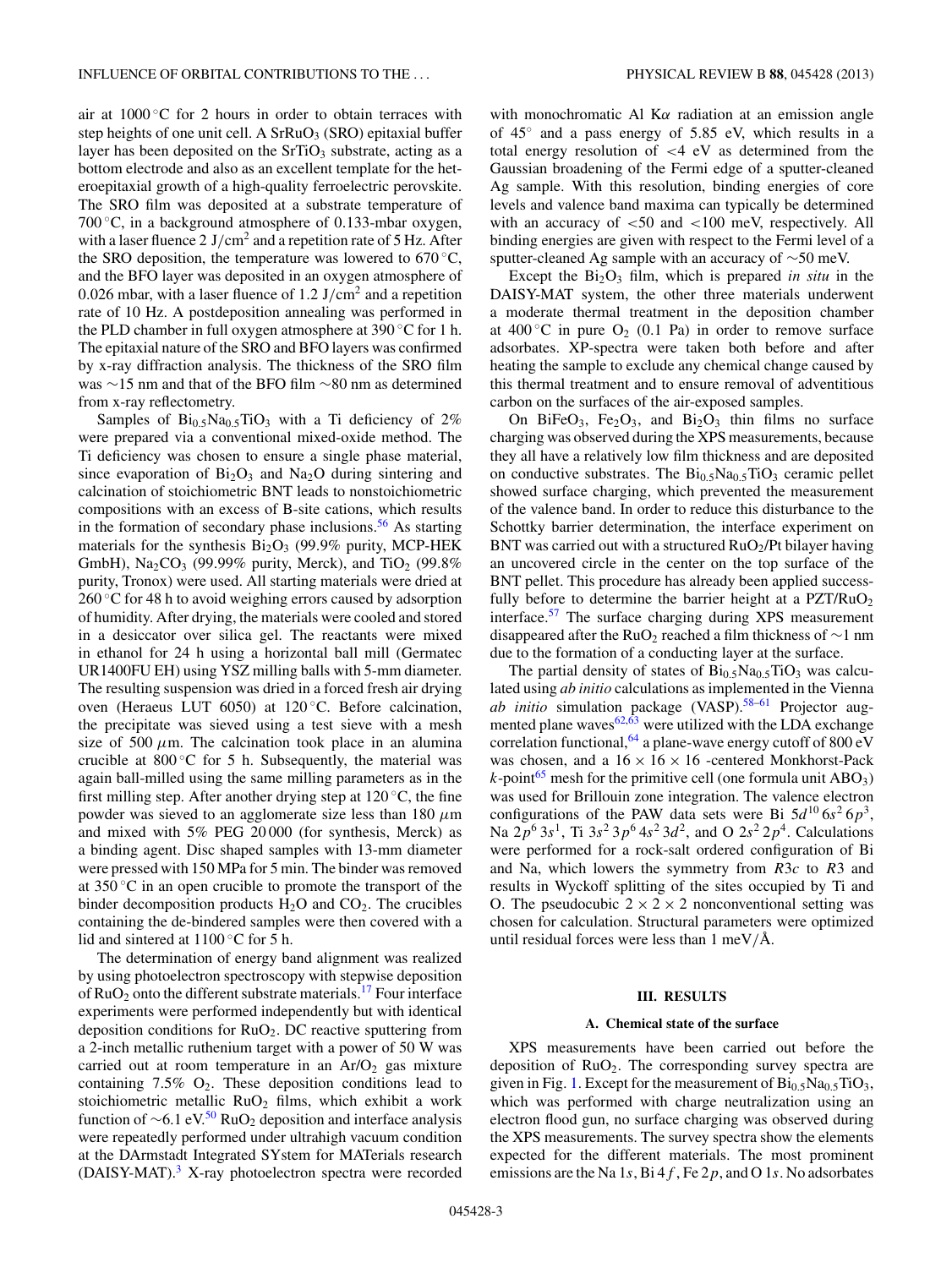<span id="page-3-0"></span>

FIG. 1. Survey spectra of  $Fe<sub>2</sub>O<sub>3</sub>$ ,  $Bi<sub>2</sub>O<sub>3</sub>$ ,  $BiFeO<sub>3</sub>$ , and  $Bi<sub>0.5</sub>Na<sub>0.5</sub>TiO<sub>3</sub>$ . The main core level emissions are indicated. No carbon signals (∼286 eV) are observed.

such as carbon or any other unexpected species are observed. This indicates surfaces free of contamination and complete removal of adsorbates by the thermal treatment. This is further supported by the absence of hydroxide/water emission in the O 1*s* spectra shown in Fig. 2, which typically occur at 532 eV binding energy.<sup>66</sup> The relative atomic concentrations of individual elements are reflected by the peak intensities. While  $Bi<sub>2</sub>O<sub>3</sub>$  and Fe<sub>2</sub>O<sub>3</sub> show the most intensive Bi and Fe core level emissions, respectively, the corresponding emissions from  $BiFeO<sub>3</sub>$  are lower, due to the lower concentration of atoms. The intensities of the Bi peaks from BNT are even lower in comparison with BFO as expected, because the A-site cation position in BNT is equally shared by Bi and Na.

High-resolution core level spectra of Bi 4*f* , Fe 2*p*, and O 1*s* emissions are shown in Fig. 2. The binding energies of the Bi 4*f* and O 1*s* core levels are determined by extracting the background intensity with the Shirley function and fitting the resulting curves with Voigt profiles. This background



FIG. 2. High-resolution core level spectra of  $Fe<sub>2</sub>O<sub>3</sub>$ ,  $Bi<sub>2</sub>O<sub>3</sub>$ ,  $BiFeO<sub>3</sub>$ , and  $Bi<sub>0.5</sub>Na<sub>0.5</sub>TiO<sub>3</sub>$ . The spectra of BNT has been recorded with an electron flood gun to compensate charging effects.

subtraction does not provide reasonable results for the Fe 2*p* emission because of its broad and asymmetric line shape. The broadening of Fe 2*p* emission is due to multiplet splitting caused by unpaired valence electrons, resulting in an exchange interaction which affects the remaining spin-up and spin-down core electrons differently[.67,68](#page-10-0) McIntyre *et al.* have shown that the structure of the surrounding environment also influences the splitting of the Fe  $2p$  peak.<sup>[69](#page-10-0)</sup> In principle, curve fitting with multiple peaks can be applied to the Fe 2*p* emission in order to obtain a binding energy. However, curve fitting does not always lead to reproducible and unambiguous results, since different combinations of binding energy and intensity ratios can generate very similar envelopes of the total intensity. Instead, we evaluate a relative energy position of Fe 2*p* emission by extrapolating the emission edge at the low binding energy side of the Fe 2*p*3*/*<sup>2</sup> peak to the background intensity. This onset of the Fe 2*p*3*/*<sup>2</sup> emission provides a reproducible relative value for the binding energy of the Fe 2*p* peak, as the line shape does not change in the course of the  $RuO<sub>2</sub>$ deposition. For the determination of the band alignment, any reproducible relative binding energy will be adequate.

The Bi 4 $f$  and O 1s spectra from both BiFeO<sub>3</sub> and Bi<sub>2</sub>O<sub>3</sub> exhibit a sharp and symmetric line shape, showing that Bi in both films is in a well-defined chemical environment. This implies a full oxidation of Bi in  $Bi<sub>2</sub>O<sub>3</sub>$  during reactive sputtering. Comparing the Bi 4*f* and O 1*s* emissions of BFO and  $Bi<sub>2</sub>O<sub>3</sub>$  reveals almost identical shapes and widths. The binding energy difference between the Bi 4*f* and the O 1*s* peak agrees within 100 meV for the two materials. The asymmetry of the BNT spectra is caused by an imperfect compensation of the charging effect by the electron flood gun. Despite the asymmetry, the peaks are still dominated by emissions having widths comparable to those of the corresponding emissions in the other compounds.

The Fe  $2p$  spectra of BiFeO<sub>3</sub> and Fe<sub>2</sub>O<sub>3</sub> show very similar peak characteristics. The binding energy difference between the Fe 2*p* and the O 1*s* emission is identical for both materials. The maximum of the Fe  $2p_{3/2}$  emission occurs at a binding energy  $\sim$ 710 eV, as expected for Fe<sup>3+</sup>, the nominal oxidation state Fe in both compounds. The +III oxidation state is further supported by the characteristic satellite emission at ∼8.5 eV higher binding energy compared to the maximum of the Fe  $2p_{3/2}$  emission.<sup>[70,71](#page-11-0)</sup> The width of the Fe  $2p_{3/2}$  peak from both compounds is around 3*.*3 eV, which is lower than the values between 3.8–4.5 eV reported for pure  $Fe<sub>2</sub>O<sub>3</sub>$  in the literature. $67,70,72$  $67,70,72$  This provides sufficient evidence that the Fe  $2p$  emission of both compounds relates to a well-defined  $+III$ oxidation state.

#### **B. Valence band spectra**

X-ray excited valence band spectra of  $Fe<sub>2</sub>O<sub>3</sub>$ ,  $Bi<sub>2</sub>O<sub>3</sub>$ ,  $BiFeO<sub>3</sub>$ , and  $Bi<sub>0.5</sub>Na<sub>0.5</sub>TiO<sub>3</sub>$  are shown in Fig. [3.](#page-4-0) The spectra for  $Fe<sub>2</sub>O<sub>3</sub>$ ,  $Bi<sub>2</sub>O<sub>3</sub>$ , and BFO exhibit distinct features as indicated by vertical lines and valence band maximum energies  $(E_F - E_{VB})$  of 1.1–1.4 eV. The latter are determined by the interception of the linearly extrapolated valence band edge and the background intensity.

The valence band of Fe<sub>2</sub>O<sub>3</sub> has an energy width of ∼8.2 eV and shows three fine features at the binding energies around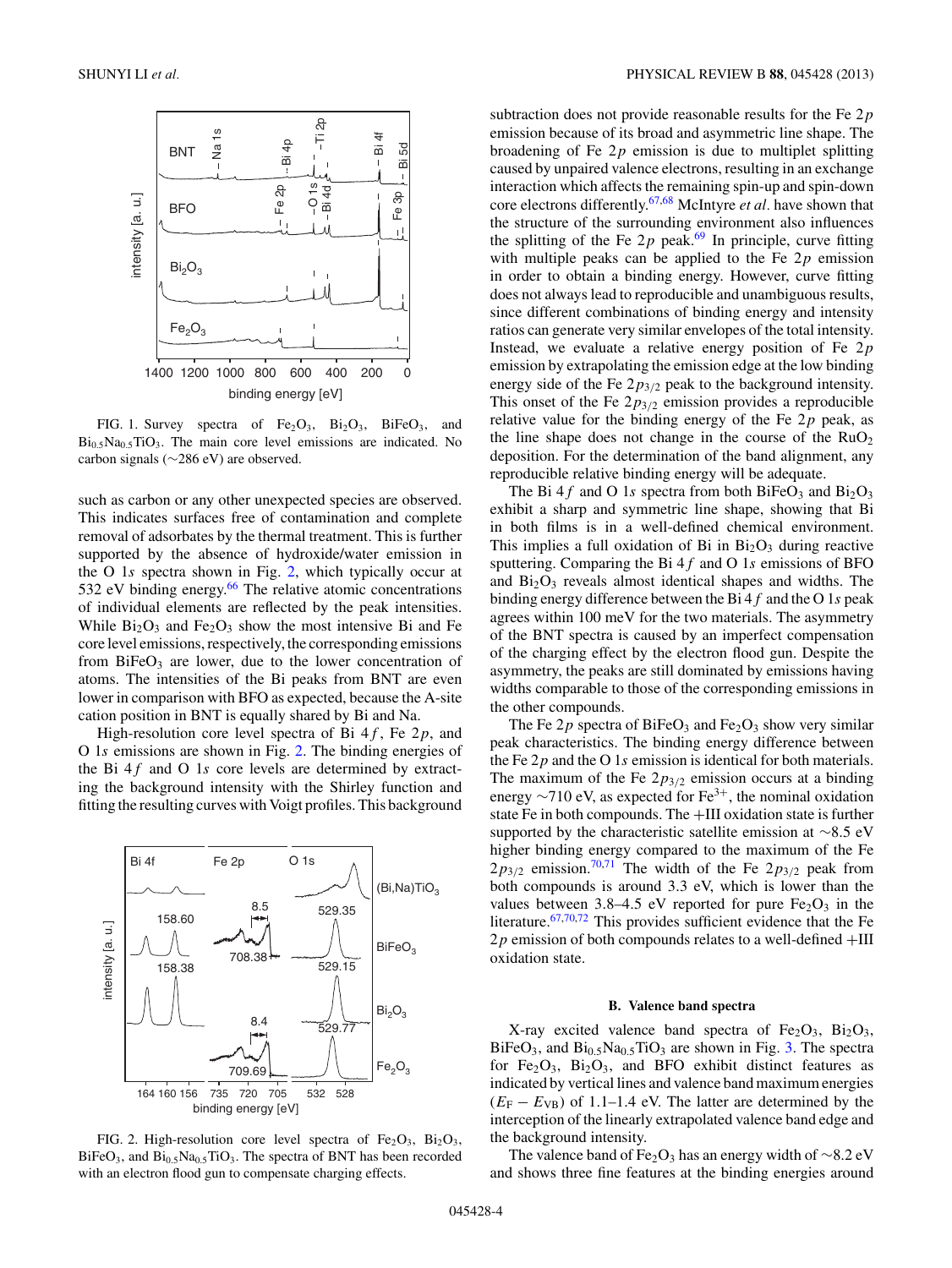<span id="page-4-0"></span>

FIG. 3. Valence band spectra of  $Fe<sub>2</sub>O<sub>3</sub>$ ,  $Bi<sub>2</sub>O<sub>3</sub>$ ,  $BiFeO<sub>3</sub>$ , and  $Bi<sub>0.5</sub>Na<sub>0.5</sub>TiO<sub>3</sub>$ . The latter has been recorded with an electron flood gun to compensate charging effects. The energies of the valence band maximum are determined by the interception of the linearly extrapolated valence band edge and the background. The negative binding energy of the BNT valence band maximum is caused by an overcompensation of the charging by the flood gun.

2*.*5[I], 4*.*9[II], and 7*.*2 eV [III], respectively. The relative distance of these energy positions is in good agreement with the reported values on powder,  $69$  thin film,  $71$  and single crystal  $Fe<sub>2</sub>O<sub>3</sub>$  samples.<sup>73</sup> The small deviation of absolute energy positions may be caused by differences in spectral resolution, sample preparation and, most importantly, different references for the alignment of the spectra by different authors. For oxides with valence bands formed primarily by O 2*p* state, the spectrum shows typically two features with an energy separation of ∼2 eV with an intensity ratio of 5 : 3. The width of the valence band also extends to only  $\sim$ 6 eV (see, for example Fig. 5, in Ref. [54\)](#page-10-0). However, the valence band of  $Fe<sub>2</sub>O<sub>3</sub>$  in Fig. 3 clearly exhibits three features with a larger energy separation and a smaller intensity difference. The width of the valence band is also larger compared to that of most oxides. This result is well consistent with DFT calculations<sup>74</sup> and confirms that the electronic states of Fe 3*d* and O 2*p* are strongly hybridized.

The valence band of  $Bi<sub>2</sub>O<sub>3</sub>$  exhibits also a structure with three features at binding energies of 2*.*4 [I], 3*.*5 [II], and 6*.*2 eV [III] and a well separated peak at about 11*.*2 eV [IV]. The peak at ∼11 eV binding energy is related to the band dominated by Bi 6*s* states, while the upper valence band features I-III are mostly O 2*p* states hybridized with Bi 6*s/*6*p*. [26,](#page-10-0)[75](#page-11-0) The spectra confirm that the valence band in  $Bi<sub>2</sub>O<sub>3</sub>$  is different from those of oxides with valence bands formed predominantly by O 2*p* states. In particular, a contribution of Bi states is expected at the valence band maximum.

The valence bands of  $BiFeO<sub>3</sub>$  are essentially a mixture of the valence bands of  $Bi<sub>2</sub>O<sub>3</sub>$  and Fe<sub>2</sub>O<sub>3</sub>. The energy width of the main valence band emission is slightly smaller than that of  $Fe<sub>2</sub>O<sub>3</sub>$  but larger than that of  $Bi<sub>2</sub>O<sub>3</sub>$ . The features I, II, and III are broadened due to the mixing while the energy positions lie approximately in between those of the binary oxides. Although the spectrum from 10–14 eV were not included in the measurement, the valence band of  $BiFeO<sub>3</sub>$  is expected to show also a separate peak in this energy range, originating from the Bi 6s states like in  $Bi_2O_3$ .<sup>[74](#page-11-0)</sup>

The spectrum of the  $Bi_{0.5}Na_{0.5}TiO_3$  could only be measured using an electron flood gun to compensate for charging effects. As it is often the case in such a situation, the spectra are slightly smeared and no quantitative binding energies can be extracted. The latter is evident from the negative binding energy of the valence band maximum, which is caused by an overcompensation of the charging effects. Nevertheless, the binding energy difference between the valence band maximum and the Bi  $4f_{7/2}$  emission, which is required for the quantitative determination of the Schottky barrier height below, can be evaluated with almost the same accuracy as for the other materials. This is inferred from the line shape of the Bi 4*f* emission (see Fig. [2\)](#page-3-0), which is dominated by a symmetric line shape which is only  $\sim$ 0.1 eV broader than that of Bi<sub>2</sub>O<sub>3</sub> and  $Fe<sub>2</sub>O<sub>3</sub>$ .

#### **C. Interface formation with RuO2**

The investigation of energy band alignment has been performed in four separate interface experiments with  $RuO<sub>2</sub>$ as the contact material. During the experiments  $RuO<sub>2</sub>$  was stepwise deposited onto  $Bi<sub>2</sub>O<sub>3</sub>$ , Fe<sub>2</sub>O<sub>3</sub>, BFO, and BNT using identical deposition conditions and comparable thickness increments. The experiments were concluded after complete attenuation of the substrate emissions. The spectra showing the gradual changes of the core levels during interface formation are presented in Fig. [4.](#page-5-0) The most intense core level peaks, namely Bi  $4f$ , Fe  $2p$ , O 1*s*, Na 1*s*, Ti  $2p$ , and Ru 3*d* are recorded during the experiments. Due to the similarity of Ru  $3d$  spectra<sup>50,51,57</sup> only those from the deposition onto BFO are shown here exemplarily.

Special care was taken during the experiment on BNT because of the surface charging. In order to reduce the charging effect, an electron flood gun was used at the beginning of the measurement before the  $RuO<sub>2</sub>$  deposition. All the peaks have rather low binding energies (see discussion of valence bands above) and show a small additional component at higher binding energies. The peak shapes are attributed to an inhomogeneous charging and the too low binding energies to a slight overcompensation of the charging effect. After the first  $RuO<sub>2</sub>$  deposition, the XPS measurements of the BNT sample were performed without charge compensation. The charging causes a 11–12 eV shift of all emissions to higher binding energy for a RuO2 thickness of ∼0*.*4 nm, which is manually removed in Fig. [4](#page-5-0) for clarity. As soon as the film thickness reaches ∼0*.*9 nm, all the spectra shift back to lower binding energies and sharp line shapes are observed for all core level emissions. This is a clear indication that the  $RuO<sub>2</sub>$  has formed a continuous layer across the surface of sufficient conductivity to avoid charging.

Except the first two measurements on BNT, the spectra from all four samples show a very similar behavior. With increasing  $RuO<sub>2</sub>$  thickness, the intensities of all substrate cation emissions (i.e., Bi  $4f$ , Fe  $2p$ , Na 1*s*, and Ti  $2p$ ) exhibit an exponential decay with relative decay constants corresponding to the different inelastic mean free paths of the individual emissions. This indicates an interface formation with a layer-by-layer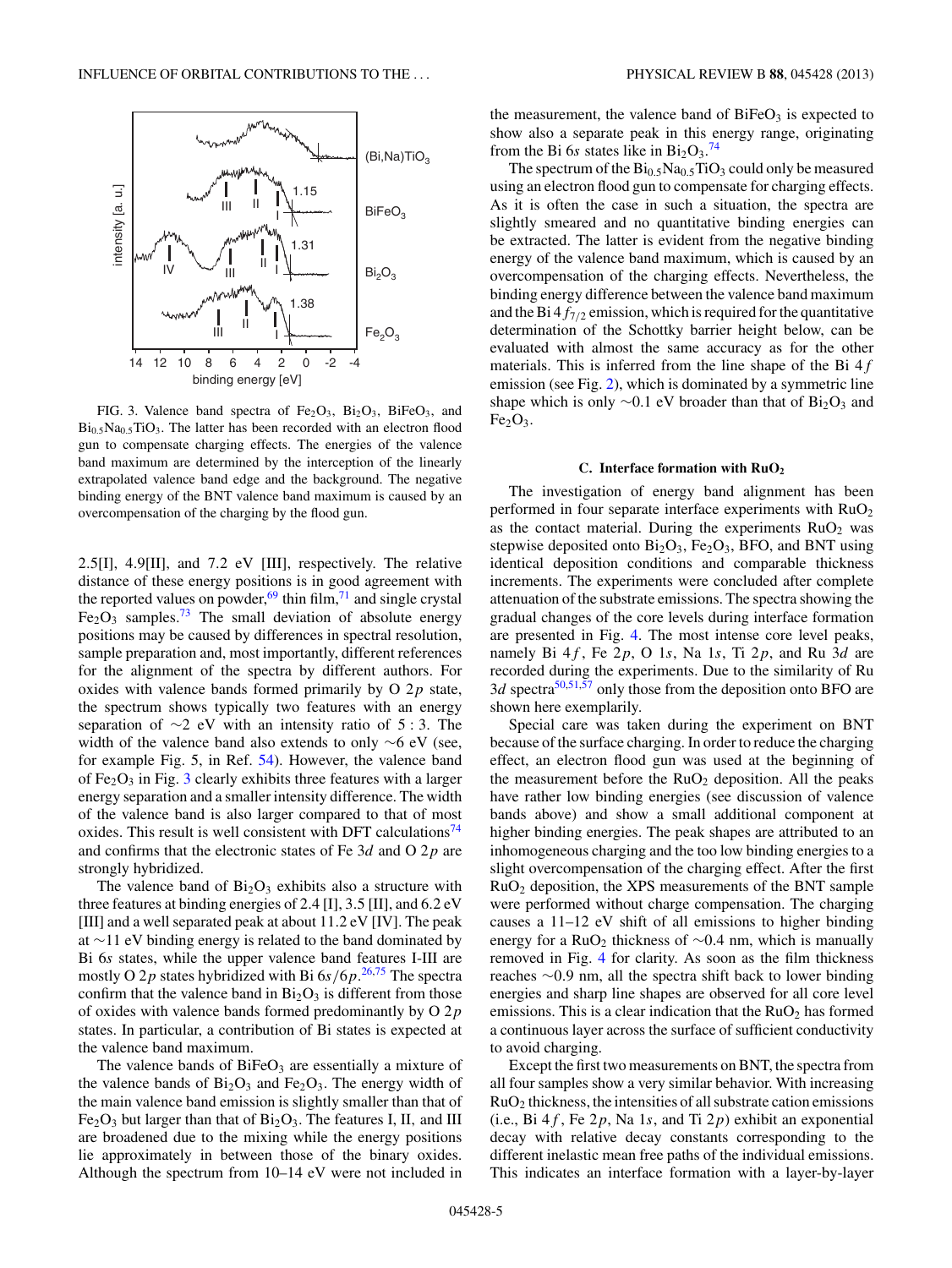<span id="page-5-0"></span>

FIG. 4. Core level spectra of (a)  $Bi<sub>2</sub>O<sub>3</sub>$ , (b) Fe<sub>2</sub>O<sub>3</sub>, (c) BFO, and (d) BNT with stepwise deposition of  $RuO<sub>2</sub>$ . The ascending film thickness of RuO<sub>2</sub> is indicated beside the O 1s spectra correspondingly. The spectra for 0.4 nm RuO<sub>2</sub> thickness on BNT are shifted to lower binding energies for clarity.

growth mode, as already observed for  $RuO<sub>2</sub>$  deposition onto  $(Ba, Sr) TiO<sub>3</sub>$  and  $Pb(Zr, Ti) O<sub>3</sub>$ .  $50,51,57$  Furthermore, the line shapes and widths of the cation emissions do not change with increasing  $RuO<sub>2</sub>$  thickness, indicating that the oxidation state does not change. An interface reaction during deposition is therefore excluded. The change in line shape of the O 1*s*



FIG. 5. (Color online) Evolution of the core-level binding-energy shift with increasing  $RuO<sub>2</sub>$  film thickness. The distances between core level lines and the valence band maximum energy  $E_{VB}$  have been subtracted. The energy values are given with respect to the Fermi level.

emission is due to the transition from the oxygen component of a semiconducting substrate with a symmetric line shape to the oxygen emission of the metallic  $RuO<sub>2</sub>$  with an asymmetric Doniach-Sunjic profile.<sup>[76](#page-11-0)</sup> The intensity of the Ru peaks, represented by the Ru 3*d* emission, rises continuously with increasing  $RuO<sub>2</sub>$  coverage. The binding energies of the Ru  $3d_{5/2}$  emission is  $281.0 \pm 0.1$  eV at the highest film thickness on all substrates, which concurs with recent measurements and literature for  $RuO<sub>2</sub>$ .<sup>[50,51,57,66](#page-10-0)</sup>

The core level peaks of the cations from the substrates are used for the determination of the binding energy shifts, which reflect directly the evolution of the electrostatic surface potential during RuO2 deposition. For BFO, both Bi 4*f* and Fe 2*p* emissions are used, while for BNT the Bi 4*f* , Na 1*s*, and Ti 2*p* emissions are used in order to see if they exhibit parallel binding energy shifts. Parallel shifts are required in order to exclude a chemical origin of the shifts. Shifts of the O 1*s* spectra are included only for the first few deposition steps, where the O 1*s* emission is still clearly associated with the substrate and not with the  $RuO<sub>2</sub>$  layer.

In Fig. 5, the evolution of the binding energy of the substrate core level lines with increasing thickness of  $RuO<sub>2</sub>$  is shown. For better comparison, the differences between core level binding energies and valence band maxima, obtained from the uncoated substrate surfaces, were subtracted for each substrate. Therefore the curves in Fig. 5 can be considered as the evolution of the valence band maximum with respect to the Fermi level. All the curves exhibit a strong downward shift at lower  $RuO<sub>2</sub>$  coverage, indicating an upward bending of the valence bands towards the Fermi level. An upward shift corresponds well with the large work function of  $RuO<sub>2</sub>$  of 6.1 eV. $50$ 

Saturation of the binding energy shifts is observed for all four materials after the  $RuO<sub>2</sub>$  layer exceeds a thickness of  $\sim$ 2 nm. For BiFeO<sub>3</sub> and Bi<sub>0.5</sub>Na<sub>0.5</sub>TiO<sub>3</sub> a parallel shift of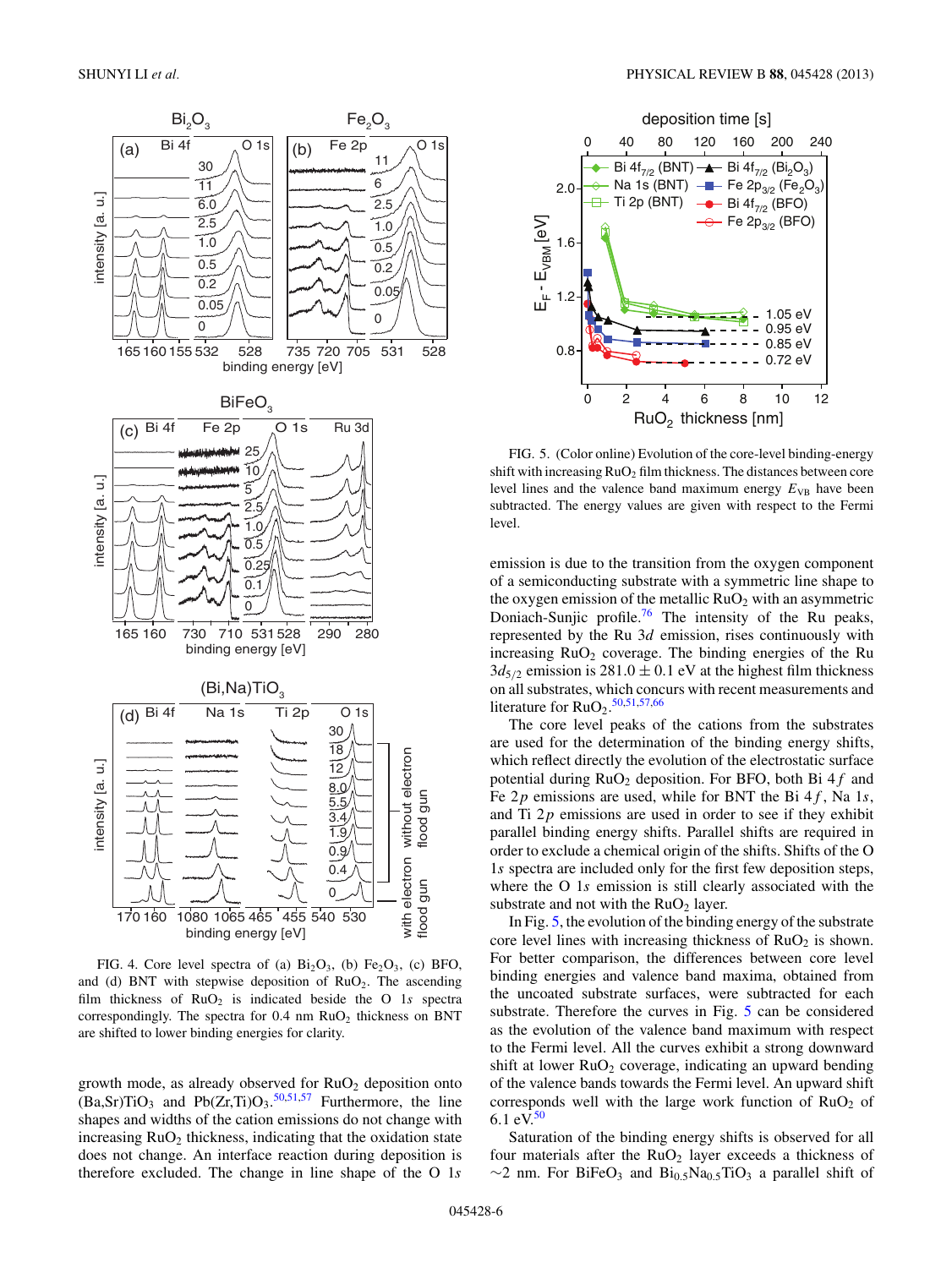<span id="page-6-0"></span>all core level emissions is observed.  $E_F - E_{VB}$  for Bi<sub>2</sub>O<sub>3</sub>,  $Fe<sub>2</sub>O<sub>3</sub>$ , BFO, and BNT, after saturation of binding energy shifts amount to 0*.*95, 0*.*85, 0*.*72, and 1*.*05 eV, respectively. The uncertainty is about  $\pm 0.1$  eV, being slightly larger for BNT due to the uncertainty of the valence band maximum position caused by the charging of the substrate. The values for  $E_F - E_{VB}$  correspond directly to the Schottky barriers for holes  $\Phi_{B,p}$ . By considering the energy gaps of  $\alpha$ -Bi<sub>2</sub>O<sub>3</sub>  $(2.5 \text{ eV}^{77})$ , Fe<sub>2</sub>O<sub>3</sub> (2.1 eV<sup>78</sup>), BFO (2.8 eV<sup>28–30</sup>), and BNT  $(3.3 \text{ eV}^{79})$  the barrier heights for electrons at the interface with  $RuO<sub>2</sub>$  are derived as  $\Phi_{B,n} \approx 1.55, 1.25, 2.08,$  and 2.25 eV, respectively. For all four materials, the barrier heights for holes are considerably smaller than those for electrons. A comparable situation is observed for  $Pb(Zr,Ti)O_3^{2,51}$  $Pb(Zr,Ti)O_3^{2,51}$  $Pb(Zr,Ti)O_3^{2,51}$  $Pb(Zr,Ti)O_3^{2,51}$  while the Fermi level is closer to the conduction band at the  $(Ba, Sr)TiO<sub>3</sub>/RuO<sub>2</sub>$  interface. Moreover, the Schottky barrier height for holes deduced for BFO is in good agreement with barrier heights determined from electrical measurements at epitaxial SrRuO3/BiFeO3/Pt capacitors by Pintilie *et al.*[80](#page-11-0)

#### **IV. DISCUSSION**

For a discussion of the orbital contributions to the valence band maxima and their consequences for the energy band alignment, the crystallographic and electronic structures have to be considered.

#### **A. Crystal structures**

 $Bi<sub>2</sub>O<sub>3</sub>$  has several polymorphs, among which the  $\alpha$  and the  $\delta$  phase are thermodynamically the most stable ones.<sup>81</sup> The crystal structure of  $\alpha$ -Bi<sub>2</sub>O<sub>3</sub> is monoclinic and belongs to the space group  $P2_1/c$  with a fivefold oxygen coordination of the Bi atoms while  $\delta$ -Bi<sub>2</sub>O<sub>3</sub> crystallizes in a cubic structure with space group  $Fm\overline{3}m$  and a sixfold oxygen coordination. Due to the highly distorted structure there are different bond lengths between Bi and O in  $\alpha$ -Bi<sub>2</sub>O<sub>3</sub>, ranging from 2.1–3.4 Å (see also Table I).<sup>[82,83](#page-11-0)</sup>  $\delta$ -Bi<sub>2</sub>O<sub>3</sub> possesses a so-called defective fluorite-type lattice, in which only six out of eight anion sites are occupied with oxygen. The Bi-O bond length has been determined using neutron diffraction (ND) as 2.45 Å.<sup>[83](#page-11-0)</sup>

Hematite, i.e.,  $\alpha$ -Fe<sub>2</sub>O<sub>3</sub>, has a corundum crystal structure with the space group  $R\bar{3}c$ . Iron is sixfold coordinated by oxygen atoms in a distorted octahedral environment. There are two different Fe-O bond lengths in the  $Fe<sub>2</sub>O<sub>3</sub>$  lattice, i.e., [Fe-O]<sub>long</sub>  $\approx$  2.1 Å and [Fe-O]<sub>short</sub>  $\approx$  1.9 Å, as obtained

from extended x-ray absorption fine structure measurements  $(EXAFS).<sup>84,85</sup>$  $(EXAFS).<sup>84,85</sup>$  $(EXAFS).<sup>84,85</sup>$ 

 $BiFeO<sub>3</sub>$  and  $Bi<sub>0</sub>$ <sub>5</sub>Na<sub>0</sub><sup>5</sup>TiO<sub>3</sub> both possess a rhombohedrally distorted ABO<sub>3</sub>-type perovskite structure at room temperature with the space group *R*3*c*. Thus the A-site cations, i.e., 100%  $Bi^{3+}$  in BFO and 50%  $Bi^{3+}/50\%$  Na<sup>+</sup> in BNT, are 12-fold coordinated by oxygen anions. The Bi-O bond lengths for BFO and BNT determined using x-ray diffraction (XRD) and extended x-ray absorption fine structure (EXAFS) are 2*.*31 and 2.20 Å, respectively (see Table I).<sup>[87,89](#page-11-0)</sup> The slightly smaller Bi-O bond length in BNT compared to BFO is related to the smaller ionic radius of  $Ti^{4+}$  compared to that of  $Fe^{3+}$  as well as due to the fact that in BNT half of the A-site positions are occupied by the smaller  $Na<sup>+</sup>$  ions. The Fe-O bond lengths in BFO are very close to the Fe-O bond length in  $Fe<sub>2</sub>O<sub>3</sub>$  and therefore indicate a very similar Fe environment between these materials, which is corroborated by the XPS measurements.

#### **B. Electronic structure**

The molecular orbital interactions in  $Fe<sub>2</sub>O<sub>3</sub>$  are characterized by a large exchange interaction leading to the high-spin  $d^5$  configuration, which is the origin of the small energy gap of 2.1 eV.[78](#page-11-0) The crystal field interaction of the Fe 3*d* orbitals leads to a subsequent splitting into  $t_{2g}$  and  $e_g$  states. In the distorted octahedral coordination of the iron atoms in Fe<sub>2</sub>O<sub>3</sub> and BiFeO<sub>3</sub> the  $e_g$  states interact with the oxygen ligands and form bonding and antibonding states as illustrated in the left graph of Fig. [6.](#page-7-0) The states at the valence band maximum, which are fundamental for the absolute value of *E*VB, do therefore get strong contributions from Fe 3*d* and O 2*p* orbitals. This is in line with density functional theory calculations.<sup>74</sup> Due to the interaction between the O 2 $p$  and Fe 3*d* states, one can expect that  $E_{VB}$  is significantly higher in energy compared to oxides where the valence band is composed mostly of O 2*p* states, which is in good agreement with electrochemical measurements.<sup>13</sup> The upward shift of the valence band maximum in  $Fe<sub>2</sub>O<sub>3</sub>$  is similar to the *p*-*d* repulsion between O 2p and Cu 3d states in Cu<sub>2</sub>O,<sup>[90](#page-11-0)</sup> which also exhibits a higher valence band maximum energy[.17,23](#page-10-0)

The electronic structure at the valence band maximum of  $Bi<sub>2</sub>O<sub>3</sub>$  is governed by the interaction of the O 2*p* states with the Bi 6*s* and 6*p* states. Cations with an occupied *s* orbital in the last valence shell, such as  $Bi^{3+}$  in  $Bi_2O_3$ ,  $BiFeO_3$ , and  $Bi_{0.5}Na_{0.5}TiO_3$  [a comparable effect occurs for  $Pb^{2+}$  in  $Pb(Zr,Ti)O<sub>3</sub>$ , which possesses an electronic configuration of

TABLE I. Summary of structure parameters of Fe<sub>2</sub>O<sub>3</sub>, B<sub>i2</sub>O<sub>3</sub>, BFO, and BNT. The abbreviations ND, XRD, and EXAFS stand for neutron diffraction, x-ray diffraction and extended x-ray absorption fine structure, respectively.

|                                                        | crystal                    | band gap      | Bi           |             |                                       | $Bi-O$ bond length $(A)$ |                           | Fe-O bond length $(A)$            |            |                                      |
|--------------------------------------------------------|----------------------------|---------------|--------------|-------------|---------------------------------------|--------------------------|---------------------------|-----------------------------------|------------|--------------------------------------|
|                                                        | structure                  | (eV)          | coordination | ND          | <b>XRD</b>                            |                          | <b>EXAFS</b> coordination | <b>ND</b>                         | <b>XRD</b> | <b>EXAFS</b>                         |
| $\alpha$ -Fe <sub>2</sub> O <sub>3</sub>               | corundum                   | $2.1^{78}$    |              |             |                                       |                          | $6-o$                     |                                   |            | $1.94/2.06^{84}$<br>$1.95/2.12^{85}$ |
| $\alpha$ -Bi <sub>2</sub> O <sub>3</sub>               | monoclinic                 | $2.5^{77,86}$ | $5-o$        |             | $2.13 - 3.40^{83}$ $2.08 - 3.25^{82}$ |                          |                           |                                   |            |                                      |
| $\delta - Bi_2O_3$                                     | cubic                      | $3.1^{86}$    | $6-o$        | $2.45^{83}$ |                                       |                          |                           |                                   |            |                                      |
| BiFeO <sub>3</sub>                                     | rhombohedral $2.8^{28-30}$ |               | $12-O$       |             | $2.31^{87}$                           |                          | $6-o$                     | $1.95/2.11^{88}$ $1.95/2.12^{87}$ |            |                                      |
| $Bi_{0.5}Na_{0.5}TiO_3$ rhombohedral 3.2 <sup>79</sup> |                            |               | $12-O$       |             |                                       | $2.2^{89}$               |                           |                                   |            |                                      |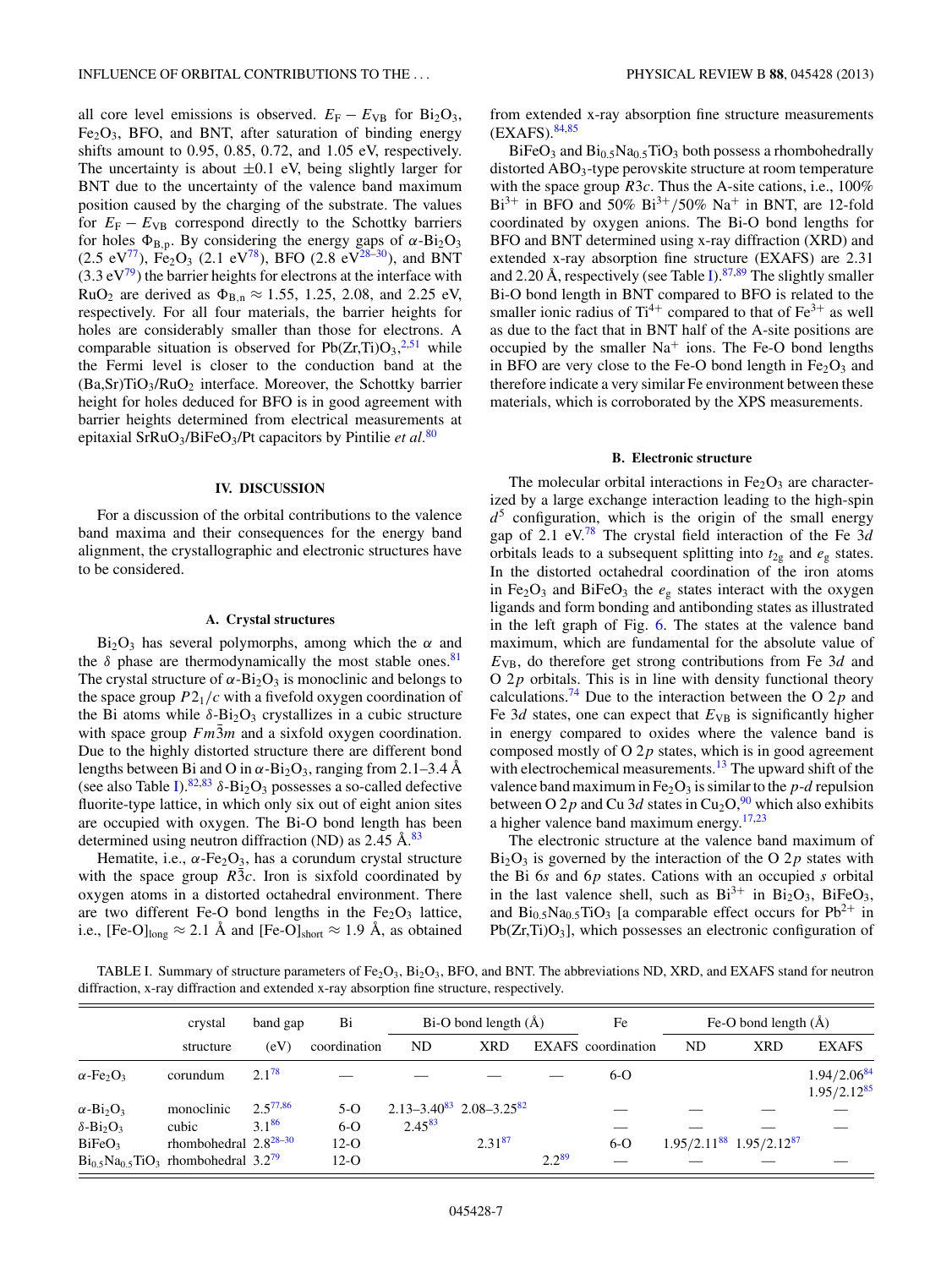<span id="page-7-0"></span>

FIG. 6. (Color online) Molecular orbital diagram of  $Fe<sub>2</sub>O<sub>3</sub>$ (left) and  $Bi<sub>2</sub>O<sub>3</sub>$  (right). The left graph represents the octahedral coordination of Fe<sub>2</sub>O<sub>3</sub>. Only the bonding  $e_g$  states are illustrated and the nonbonding  $t_{2g}$  states are omitted. *B* and *AB* denote bonding and antibonding, respectively. The arrows illustrate the spin direction. Graph reproduced after Walsh,  $75$  Peng,  $78$  and Cox.<sup>91</sup>

 $5d^{10}6s^26p^0$ , prefers highly asymmetric coordination environment. This stereochemical distortion of the crystal structure corresponds to an asymmetric charge distribution. $92,93$  The asymmetry is often referred to as "lone-pair"effect. Theoretical and experimental studies have demonstrated that the asymmetry can be attributed to the interaction between cation *s*, cation *p* and anion *p* orbitals.<sup>[92,94](#page-11-0)</sup> Walsh and co-workers have revealed using DFT calculations and photoemission that in Bi-containing oxides the occupied cation 6*s/*6*p* orbital interact with the O 2*p* orbitals in a way that a bonding state at the bottom of the valence band and an antibonding state at the top of the valence band are formed. $26,75,77$  $26,75,77$  The energetic situation is illustrated in the right graph of Fig. 6. Due to the distortion of the crystal lattice, the unoccupied cation 6*p* orbital hybridizes with the antibonding state which results from the interaction between the Bi 6*s* and the O 2*p* states. This coupling of the Bi 6*p* states leads to a stabilization of the occupied antibonding state accompanied by an asymmetric electron density and thus the formation of lone-pair orbital. $\frac{75}{2}$  $\frac{75}{2}$  $\frac{75}{2}$  Similar effects have also been observed in other oxides containing  $As^{3+}$ ,  $Sb^{3+}$ , and  $Sn^{2+}$ , which all have an  $(n - 1)d^{10}ns^2np^0$  configuration.<sup>[95,96](#page-11-0)</sup> Although O 2*p* orbitals still provide the dominant contribution to the valence band states close to the Fermi level, the Bi 6*s/*6*p* orbitals exhibit a non-negligible contribution to these states. $96$  The valence band maximum energy may therefore be significantly modified by this interaction.

The density of states of  $Bi_{0.5}Na_{0.5}TiO_3$  is shown in Fig. 7. The calculated band gap amounts to 2*.*54 eV, in much better agreement with the experimental value of  $3.3 \text{ eV}^{\frac{79}{}}$  compared to a previous calculation.[93](#page-11-0) A sharp contribution of Bi 6*s* states at the top and a broad contribution of Bi 6*p* states at the bottom of the upper valence band are evident. A similar sharp contribution of Bi 6*s* states to the topmost valence bands is also found for  $BiFeO<sub>3</sub>$ .<sup>[74](#page-11-0)</sup> The Bi 6s peak at the top of the BNT valence band is associated with a peak in the O1 partial density of states — the O1 atoms are located in the Bi planes indicating Bi 6*s,p*–O 2*p* hybridization, i.e., formation of a stereochemically active lone-pair orbital. The width of



FIG. 7. (Color online) Density of states of Bi<sub>0.5</sub>Na<sub>0.5</sub>TiO<sub>3</sub>. Partial densities of states are given per atom, the total density of states per primitive cell (2 f.u.).

the upper valence band is also in agreement with the XPS measurements (see Fig. [3\)](#page-4-0).

# **C. Band alignment**

Schottky barrier heights obtained from electrical measurements of  $SrRuO<sub>3</sub>/BiFeO<sub>3</sub>/Pt$  capacitor structures have revealed a slight dependence of barrier height on interface orientation, i.e., barrier heights ranging from 0*.*62eV for (100) oriented films to  $0.92$  eV for  $(111)$  oriented films.<sup>[80](#page-11-0)</sup> These values have been extracted from much smaller experimental barrier heights by adding the polarization contribution to the barrier height.<sup>[97](#page-11-0)</sup> This procedure assumes that the screening of the polarization by the electrode does not depend on interface orientation. This is not necessarily the case as the screening depends critically on the interface configuration. $98-100$  Theory has also predicted a dependence of barrier heights on surface termination, e.g., SrO versus TiO<sub>2</sub> surface termination of SrTiO<sub>3</sub>.<sup>[101,102](#page-11-0)</sup> However, photoemission experiments employing in-situ metal deposition onto contamination-free surfaces reproducibly reveal homogeneous barrier heights both for mixed-terminated and for polycrystalline materials, $2,54,57,103$  $2,54,57,103$  $2,54,57,103$  indicating that no significant contribution of surface termination or interface orientation on barrier height.

However, ferroelectric polarization modifies the barrier height at an electrode interface.<sup>97-100,104-106</sup> The Schottky barrier heights measured for  $BiFeO<sub>3</sub>$  and  $Bi<sub>0.5</sub>Na<sub>0.5</sub>TiO<sub>3</sub>$  may be affected by ferroelectric polarization. A dependence of barrier height on polarization has been recently investigated quantitatively using XPS with *in situ* control of ferroelectric polarization.<sup>[106](#page-11-0)</sup> These experiments indicated that the effect of polarization is not present right after electrode preparation but only after poling the sample. This can be explained either by a polarization which terminates either inside the material as suggested by Kretschmer and Binder, $107$  or by the formation of closure-domains resulting in polarization parallel to the electrode interface[.108,109](#page-11-0) Considering these observations, it seems justified to discuss Schottky barriers measured by XPS with *in situ* metal deposition onto clean surfaces in terms of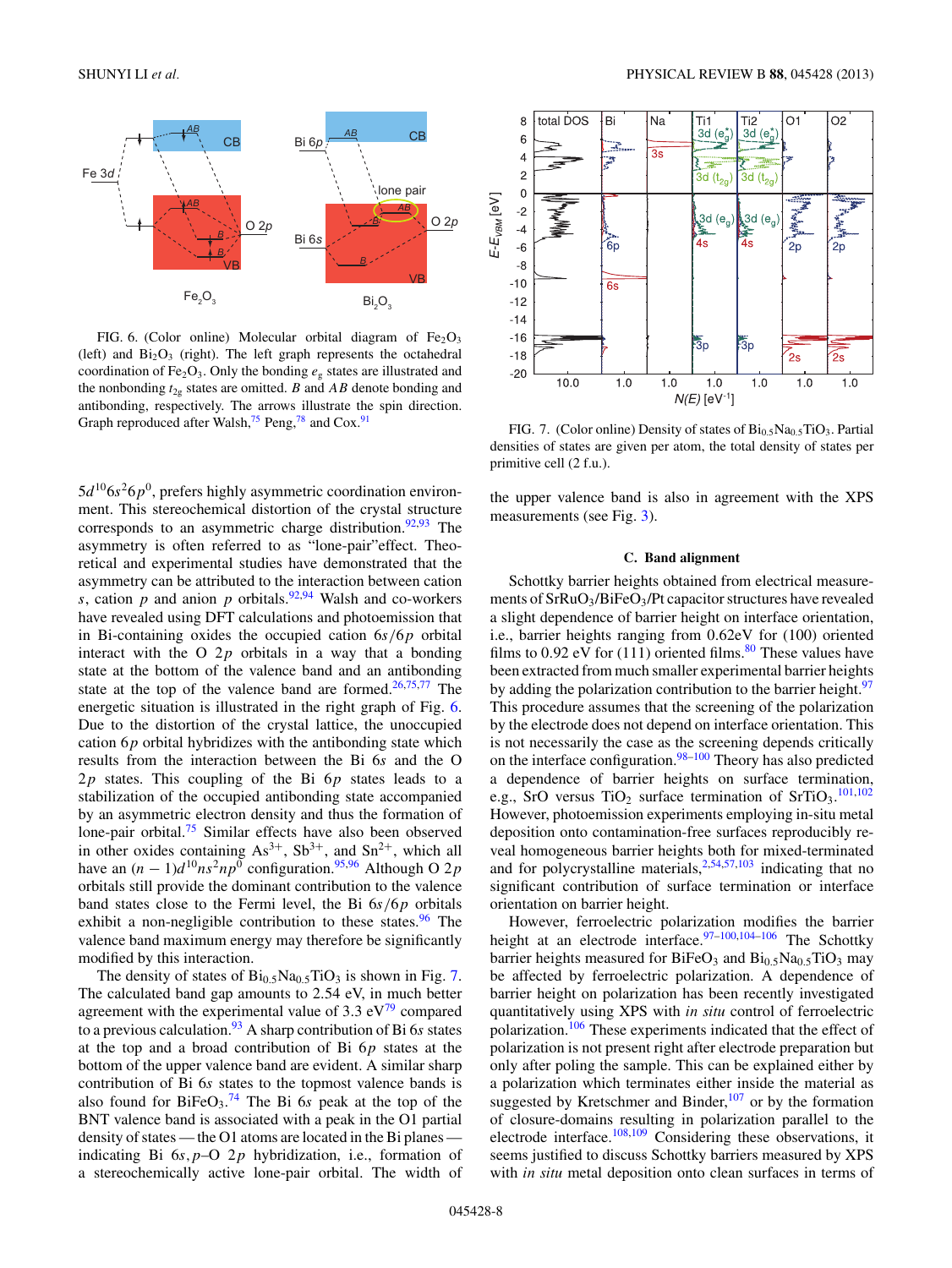

FIG. 8. (Color online) Energy band alignment of various oxides with respect to the Fermi level of  $RuO<sub>2</sub>$ . The offsets at the energy of valence band maximum  $(E_{VBM})$  are determined by aligning the barrier heights for holes  $(\Phi_{B,p})$  and the offsets at the energy of conduction band minimum ( $E_{\text{CBM}}$ ) are derived from the energy band gap correspondingly. The Fermi level of  $RuO<sub>2</sub>$  is set to 0 eV for a better clarity.

a unique band alignment without taking interface orientation, surface termination and ferroelectric polarization into account.

The Schottky barrier heights established at the contacts with  $RuO<sub>2</sub>$  can be used to align the valence band maxima with respect to each other. This procedure assumes transitivity of band alignment, i.e., that the alignment of energy bands between materials are additive. In particular, the valence band offsets between two oxides is obtained by subtracting their respective Schottky barrier heights with  $RuO<sub>2</sub>$ , a procedure which has also been successfully applied with Au as a reference material.<sup>[110](#page-11-0)</sup> The corresponding Schottky barriers and derived band alignments for  $Bi<sub>2</sub>O<sub>3</sub>$ ,  $Fe<sub>2</sub>O<sub>3</sub>$ ,  $BiFeO<sub>3</sub>$ , and Bi<sub>0.5</sub>Na<sub>0.5</sub>TiO<sub>3</sub> are shown in Fig. 8. The energy levels of  $PbTiO<sub>3</sub>$  and  $SrTiO<sub>3</sub>$  from previous studies of interface formation with  $RuO_2^2$  $RuO_2^2$  $RuO_2^2$  are included in the graph for comparison. The absence of interface reactions, a prerequisite for a reliable application of the transitivity rule, has been demonstrated above. Moreover, the validity of the transitivity rule for such interfaces has been demonstrated explicitly for STO and  $PTO<sub>2</sub><sup>2</sup>$  providing further confidence that the procedure is appropriate. The transitivity of barrier heights at STO and PTO explicitly includes the interfaces with  $RuO<sub>2</sub>$ . It is noted that the determined energy band alignment (see Fig. 8), and in particular, the Schottky barrier height at the  $BFO/RuO<sub>2</sub>$ interface, is quite different from that calculated using the charge neutrality levels by Robertson and Clark.<sup>[1,](#page-9-0)[111](#page-11-0)</sup> This deviation can be explained by the reduced density of induced gap states of ionic compounds. $51,112$  $51,112$ 

With respect to  $SrTiO<sub>3</sub>$ , the valence band maxima of  $PbTiO<sub>3</sub>$ and all oxides investigated in this contribution are significantly higher in energy. The higher valence band maximum of  $Fe<sub>2</sub>O<sub>3</sub>$  compared to STO concurs with electrochemical measurements.<sup>13</sup> It is also consistent with the observation that oxides without considerable cation contribution to the valence bands have very similar valence band maximum energies.<sup>17</sup> The higher  $E_{VB}$  of  $Bi_2O_3$ ,  $Fe_2O_3$ , BFO, BNT, and PTO compared to STO are a clear manifestation of the cation contribution to the valence band states, which is negligible only in  $STO.<sup>27</sup>$  $STO.<sup>27</sup>$  $STO.<sup>27</sup>$  In  $Bi<sub>2</sub>O<sub>3</sub>$ , BNT, and PTO it can only be the antibonding cation 6*s* O 2*p* interaction stabilized by the cation 6*p* orbitals (see Sec. [IV B\)](#page-6-0), which is responsible for the higher valence band maximum compared to STO.

The higher valence band maximum of  $BiFeO<sub>3</sub>$  compared to  $SrTiO<sub>3</sub>$  is reasonable when compared to the electrical properties of these materials. While *n*-type conductivity, e.g., by Nb doping, can be easily achieved in  $STO$ ,  $^{113}$  recent studies showed that a *p*-type conductivity can be realized in BFO by substituting Bi with divalent acceptors such as Ca or Sr.<sup>[114,115](#page-11-0)</sup> In addition, the conductivity of BFO is greatly reduced by substituting Fe with tetravalent or pentavalent donors such as Ti and Nb.[116–118](#page-11-0) The electrical conductivities of BFO and STO do therefore agree with the requirement of a high  $E_{VB}$ for obtaining  $p$ -type conduction and a low  $E_{CB}$  for  $n$ -type conduction.<sup>1</sup>

The higher valence band maximum energy of  $Fe<sub>2</sub>O<sub>3</sub>$  compared to that of  $SrTiO<sub>3</sub>$  and other oxides without significant cation contribution to the valence bands, $17$  is evidently related to the contribution of the Fe 3*d* states, which are similar in energy as the O 2p states. The comparable  $E_{VB}$  of  $Bi<sub>2</sub>O<sub>3</sub>$  and  $Fe<sub>2</sub>O<sub>3</sub>$  suggests that the effect of the lone-pair orbital on the valence band maximum energy is as pronounced as that of the contribution of the Fe 3*d* states. This is somewhat surprising as, in contrast to the Fe 3*d* states, the overall contribution of the cation 6*s* and 6*p* states to the density of states in  $Bi<sub>2</sub>O<sub>3</sub>$ ,  $BiFeO<sub>3</sub>$ , and  $Bi<sub>0.5</sub>Na<sub>0.5</sub>TiO<sub>3</sub>$  is rather weak. Nevertheless, the effect of the lone-pair orbital on the valence band maximum is quite significant. This is particularly intriguing for BNT, where only 50% of the A sites are occupied by Bi atoms, leading to a contribution of Bi orbitals to the topmost states in the valence bands of less than ∼5%, as evidenced by the DFT calculations (see Fig. [7\)](#page-7-0).

Due to the similarity of  $E_{VB}$  of  $Bi_2O_3$  and  $Fe_2O_3$  it is not possible to directly discern from the experiment to which extent the lone-pair orbital and the Fe 3*d* states determine the valence band maximum energy in  $BiFeO<sub>3</sub>$ . The experimental energy band alignment (see Fig. 8) implies that the lone-pair and the Fe 3*d* states does not lead to a significantly different valence band maximum energy compared to those of the parent binary oxides. These results indicate that the energies of the valence band maxima in these compounds can be derived from the local cation environments. The localized nature of the electronic states at the valence band maximum of BFO is consistent with a very small dispersion of the topmost valence bands.<sup>111</sup> The fact that the valence band maximum energy of BNT is comparable to those of BFO and  $Bi<sub>2</sub>O<sub>3</sub>$  also suggests that the valence band states are strongly localized. In the case of extended bandlike states, narrower energy bands and therefore a lower  $E_{VB}$  are expected for BNT, as an influence of Na on the valence band maximum energy can safely be excluded (see Fig. [7](#page-7-0) and Ref. [119\)](#page-11-0). The direct correspondence of the valence band maximum energies with the local cation bonding environment may enable the estimation of valence band maximum energies of multinary compounds from their binary constituents.

Compared to  $Fe<sub>2</sub>O<sub>3</sub>$  and  $Bi<sub>2</sub>O<sub>3</sub>$ , the valence band maximum of BiFe $O_3$  is 130 meV and 230 meV higher in energy,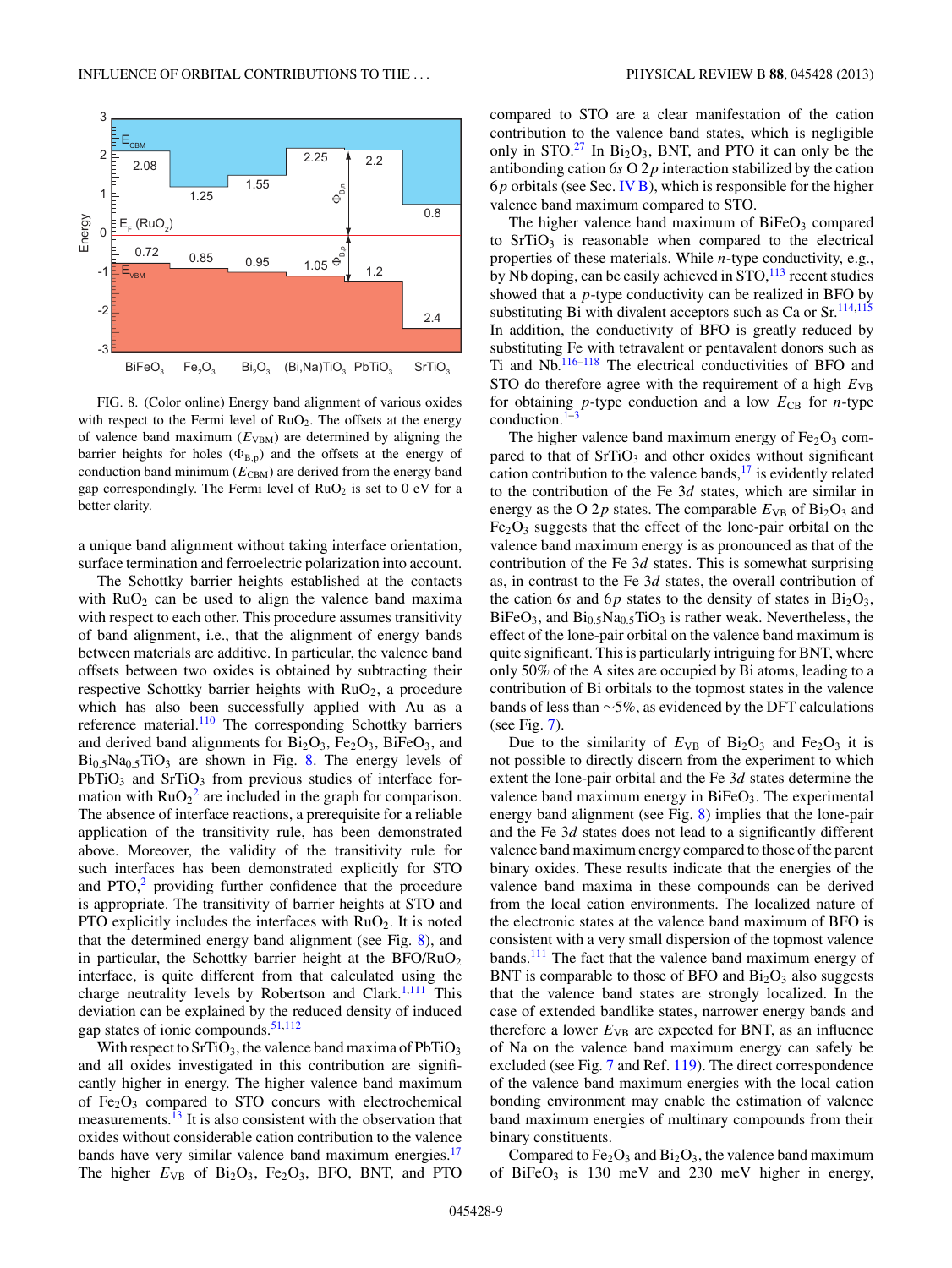<span id="page-9-0"></span>respectively. It may hence be assumed that Fe 3*d* states are more important for  $E_{VB}$  in BFO than the Bi lone-pair orbital. According to DFT calculations, Fe 3*d* and Bi 6*s* states contribute approximately to the same extent to the total density of states of BFO near  $E_{VB}$ .<sup>[111](#page-11-0)</sup> The comparison between  $Fe<sub>2</sub>O<sub>3</sub>$ ,  $Bi<sub>2</sub>O<sub>3</sub>$ , and  $Bi<sub>0.5</sub>Na<sub>0.5</sub>TiO<sub>3</sub>$  shows, however, that this is not necessarily the most important factor. Additional argumentation is obtained by considering bond lengths and coordination numbers of the cations, which affect the crystal field splitting and therefore the energy separation between bonding and antibonding states in Fig.  $6^{91}$  $6^{91}$  $6^{91}$  While the bond length and coordination of Fe are very similar in  $Fe<sub>2</sub>O<sub>3</sub>$  and BFO (see Table [I\)](#page-6-0), the Bi ions in BFO exhibit shorter bond lengths and a higher coordination with oxygen than in  $\delta$ -Bi<sub>2</sub>O<sub>3</sub>. Assuming that the local bonding environment determines the valence band maximum energy, this points towards a decisive influence of Bi states on the valence band maximum energy of BFO.

# **V. SUMMARY AND CONCLUSION**

The Schottky barrier heights at the interfaces of  $Bi<sub>2</sub>O<sub>3</sub>$ , Fe<sub>2</sub>O<sub>3</sub>, BiFeO<sub>3</sub>, and Bi<sub>0.5</sub>Na<sub>0.5</sub>TiO<sub>3</sub> with the high work function metallic  $RuO<sub>2</sub>$  have been determined by photoelectron spectroscopy using in-situ stepwise deposition of  $RuO<sub>2</sub>$ . Interface formation revealed no chemical changes of the substrate during  $RuO<sub>2</sub>$  deposition and a upward band bending in all cases. The Schottky barrier heights for holes, i.e., the difference between the Fermi energy and the valence band maximum ( $E_F - E_{VB}$ ) at the interface, are found to be 1.05  $\pm$ 0.15,  $0.95 \pm 0.1$ ,  $0.85 \pm 0.1$ , and  $0.72 \pm 0.1$ eV for BNT,  $Bi<sub>2</sub>O<sub>3</sub>$ , Fe<sub>2</sub>O<sub>3</sub>, and BFO, respectively. The larger uncertainty for BNT is caused by the charging of the bare substrate surface, which makes the determination of the valence band maximum energy less accurate. The Schottky barriers are slightly smaller than that determined at the  $PbTiO<sub>3</sub>/RuO<sub>2</sub>$  interface<sup>51,57</sup> but 1.35–1.7 eV larger than that determined at the  $SrTiO<sub>3</sub>/RuO<sub>2</sub>$ interface.<sup>50</sup>

The different Schottky barrier heights, which provide a measure for the valence band maximum energy, have been discussed in terms of the different contributions to the electronic states in the valence band. Oxides where the valence bands are formed mainly by O  $2p$  states, including SrTiO<sub>3</sub>, show very similar valence band maximum energies as revealed by a series of interface experiments.<sup>17</sup> If, in contrast, cation states contribute significantly to the valence band, an upward shift of the valence band maximum results. Such contributions may originate from cation *d* orbitals as in the case of  $Fe<sub>2</sub>O<sub>3</sub>$ , but also from the lone-pair effect formed by the interaction of cation 6*s* and 6*p* orbitals with the O 2*p* orbitals. The latter give rise to the higher  $E_{VB}$  of  $Bi_2O_3$ ,  $Bi_{0.5}Na_{0.5}TiO_3$ ,  $BiFeO_3$ , and  $PbTiO<sub>3</sub>$ .

The highest valence band maximum of the studied materials has been found for  $BiFeO<sub>3</sub>$ . As the environment of Fe and the Fe-O bond length in BFO and  $Fe<sub>2</sub>O<sub>3</sub>$  are comparable but the Bi-O bond length is reduced compared to  $Bi<sub>2</sub>O<sub>3</sub>$ , it is suggested that the Bi states are essential for the high valence band maximum in BFO. This is consistent with density of states calculations, which show a comparable contribution of Fe 3*d* and Bi 6*s/*6*p* states to the valence band maximum in BFO.[74,111](#page-11-0) The considerable contribution of Bi 6*s/*6*p* states to the valence band maximum in BFO may lead to an enhanced carrier mobility compared to pure  $Fe<sub>2</sub>O<sub>3</sub>$ , as self-trapping leads to very low mobility in oxides with strong contribution of *d* states to the energy bands.<sup>[78](#page-11-0)</sup>

The high valence band maximum of  $BiFeO<sub>3</sub>$  corresponds well with the observation of hole conduction in acceptor doped material, $114,115$  while the high conduction band minimum agrees with the lack of *n*-type conduction in donor doped BFO.<sup>[116–118](#page-11-0)</sup> As for the comparison between SrTiO<sub>3</sub> and PbTiO<sub>3</sub>, this demonstrates once again that the energy band alignment can be used to rationalize the achievable electrical conductivity of materials, which indicates the importance of understanding energy band alignment. The present work demonstrates that band alignments determined experimentally using interface experiments with photoemission and in-situ sample preparation deviate significantly from theoretical predictions based on charge neutrality level calculations<sup>1</sup> and from band alignment determined electrochemically.<sup>[13](#page-10-0)</sup> The agreement of Fermi level positions in  $SrTiO<sub>3</sub>$  and  $PbTiO<sub>3</sub>$  aligned according to the photoemission measurement<sup>2</sup> indicates that the alignment determined from photoemission experiments, which is measured at the intimate contact between solids, corresponds best with electrical properties of materials.

The comparison between  $Bi<sub>2</sub>O<sub>3</sub>$ ,  $Fe<sub>2</sub>O<sub>3</sub>$ ,  $BiFeO<sub>3</sub>$ , and  $Bi<sub>0.5</sub>Na<sub>0.5</sub>TiO<sub>3</sub> suggests that the valence band maximum$ energy in oxides is largely determined by the local cation environment rather than by formation of extended energy band states. This provides a simple and rational way for manipulating the valence band maximum energy in oxides with multiple cations from the knowledge of the corresponding parent metal oxides.

# **ACKNOWLEDGMENTS**

This work was supported by the German Science Foundation (DFG) within the collaborative research center SFB 595 (Electrical Fatigue of Functional Materials), the state of Hessen within the LOEWE center AdRIA (Adaptronik–Research, Innovation, Application), and the Romanian Ministry of Education, Research, Youth and Sport-National Authority for Scientific Research through the Idea-Complex Research Grant PN-II-ID-PCCE-2011-2-0006 (Contract No. 3/2012).

\* sli@surface.tu-darmstadt.de

<sup>4</sup>*Handbook of Transparent Conductors*, edited by D. S. Ginley, H. Hosono, and D. C. Paine (Springer, New York, 2010). 5G. H. Haertling, [J. Am. Ceram. Soc.](http://dx.doi.org/10.1111/j.1151-2916.1999.tb01840.x) **82**, 797 (1999).

<sup>1</sup>J. Robertson and S. J. Clark, Phys. Rev. B **83**[, 075205 \(2011\).](http://dx.doi.org/10.1103/PhysRevB.83.075205) <sup>2</sup>R. Schafranek, S. Y. Li, F. Chen, W. B. Wu, and A. Klein, *[Phys.](http://dx.doi.org/10.1103/PhysRevB.84.045317)* 

Rev. B **84**[, 045317 \(2011\).](http://dx.doi.org/10.1103/PhysRevB.84.045317)

<sup>3</sup>A. Klein, [J. Am. Ceram. Soc.](http://dx.doi.org/10.1111/jace.12143) **96**, 331 (2013).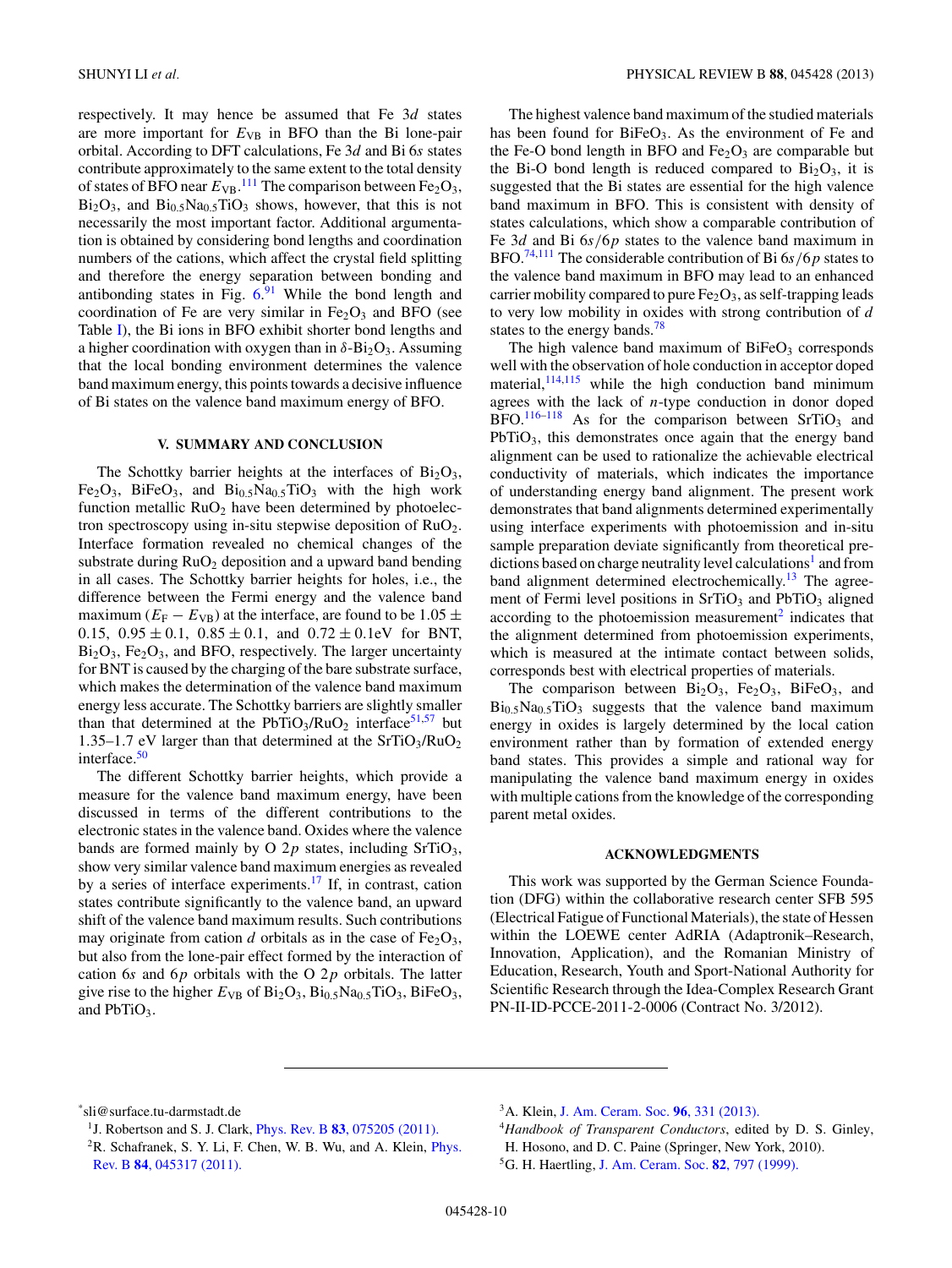- <span id="page-10-0"></span><sup>6</sup>J. Rödel, W. Jo, K. T. P. Seifert, E. Anton, T. Granzow, and D. Damjanovic, [J. Am. Ceram. Soc.](http://dx.doi.org/10.1111/j.1551-2916.2009.03061.x) **92**, 1153 (2009).
- 7W. Walukiewicz, Physica B **302-303**[, 123 \(2001\).](http://dx.doi.org/10.1016/S0921-4526(01)00417-3)
- 8A. Zunger, [Appl. Phys. Lett.](http://dx.doi.org/10.1063/1.1584074) **83**, 57 (2003).
- <sup>9</sup>P. Ágoston, C. Körber, A. Klein, M. J. Puska, R. M. Nieminen, and K. Albe, J. Appl. Phys. **108**[, 053511 \(2010\).](http://dx.doi.org/10.1063/1.3467780)
- 10A. Zangwill, *Physics at Surfaces* (Cambridge University Press, Cambridge, 1988).
- $11$ A. Klein, C. Körber, A. Wachau, F. Säuberlich, Y. Gassenbauer, R. Schafranek, S. P. Harvey, and T. O. Mason, [Thin Solid Films](http://dx.doi.org/10.1016/j.tsf.2009.05.057) **518**[, 1197 \(2009\).](http://dx.doi.org/10.1016/j.tsf.2009.05.057)
- $12$ M. V. Hohmann, P. Ágoston, A. Wachau, T. J. M. Bayer, J. Brötz, K. Albe, and A. Klein, [J. Phys.: Condens. Matter](http://dx.doi.org/10.1088/0953-8984/23/33/334203) **23**, 334203 [\(2011\).](http://dx.doi.org/10.1088/0953-8984/23/33/334203)
- 13J. W. Schultze, [Electrochim. Acta](http://dx.doi.org/10.1016/S0013-4686(00)00413-8) **45**, 3193 (2000), and Refs. 23–25 therein.
- 14S. Trasatti, [Mater. Chem. Phys.](http://dx.doi.org/10.1016/0254-0584(86)90026-X) **15**, 427 (1986).
- 15F. Capasso and G. Margaritondo, *Heterojunction Band Discontinuities* (North-Holland, Amsterdam, 1987).
- 16J. Waldrop, E. Kraut, S. Kowalczyk, and R. Grant, [Surf. Sci.](http://dx.doi.org/10.1016/0039-6028(83)90557-5) **132**, [513 \(1983\).](http://dx.doi.org/10.1016/0039-6028(83)90557-5)
- 17A. Klein, [Thin Solid Films](http://dx.doi.org/10.1016/j.tsf.2011.10.055) **520**, 3721 (2012).
- 18S. H. Wei and A. Zunger, [Appl. Phys. Lett.](http://dx.doi.org/10.1063/1.121249) **72**, 2011 (1998).
- 19T. Schulmeyer, R. Hunger, M. Lebedev, W. Jaegermann, A. Klein, R. Kniese, and M. Powalla, [Thin Solid Films](http://dx.doi.org/10.1016/j.tsf.2004.11.021) **480**, 110 (2005).
- 20C. Tejedor and F. Flores, J. Phys. C **11**[, L19 \(1978\).](http://dx.doi.org/10.1088/0022-3719/11/1/005)
- 21J. Tersoff, Phys. Rev. B **30**[, 4874 \(1984\).](http://dx.doi.org/10.1103/PhysRevB.30.4874)
- <sup>22</sup>W. Mönch, [J. Vac. Sci. Technol. B](http://dx.doi.org/10.1116/1.590839) 17, 1867 (1999).
- <sup>23</sup> J. Deuermeier, J. Gassmann, J. Brötz, and A. Klein, [J. Appl. Phys.](http://dx.doi.org/10.1063/1.3592981) **109**[, 113704 \(2011\).](http://dx.doi.org/10.1063/1.3592981)
- 24J. E. Jaffe and A. Zunger, Phys. Rev. B **29**[, 1882 \(1984\).](http://dx.doi.org/10.1103/PhysRevB.29.1882)
- 25P. Pyykko, Chem. Rev. **88**[, 563 \(1988\).](http://dx.doi.org/10.1021/cr00085a006)
- 26D. J. Payne, R. G. Egdell, D. S. L. Law, P. A. Glans, T. Learmonth, K. E. Smith, J. H. Guo, A. Walsh, and G. W. Watson, [J. Mater.](http://dx.doi.org/10.1039/b612323f) Chem. **17**[, 267 \(2007\).](http://dx.doi.org/10.1039/b612323f)
- 27S. Piskunov, E. Heifets, R. I. Eglitis, and G. Borstel, [Comput.](http://dx.doi.org/10.1016/j.commatsci.2003.08.036) Mater. Sci. **29**[, 165 \(2004\).](http://dx.doi.org/10.1016/j.commatsci.2003.08.036)
- 28S. R. Basu, L. W. Martin, Y. H. Chu, M. Gajek, R. Ramesh, R. C. Rai, X. Xu, and J. L. Musfeldt, [Appl. Phys. Lett.](http://dx.doi.org/10.1063/1.2887908) **92**, 091905 (2008).
- 29A. Kumar, R. C. Rai, N. J. Podraza, S. Denev, M. Ramirez, Y.-H. Chu, L. W. Martin, J. Ihlefeld, T. Heeg, J. Schubert, D. G. Schlom, J. Orenstein, R. Ramesh, R. W. Collins, J. L. Musfeldt, and V. Gopalan, [Appl. Phys. Lett.](http://dx.doi.org/10.1063/1.2901168) **92**, 121915 (2008).
- 30J. F. Ihlefeld, N. J. Podraza, Z. K. Liu, R. C. Rai, X. Xu, T. Heeg, Y. B. Chen, J. Li, R. W. Collins, J. L. Musfeldt, X. Q. Pan, J. Schubert, R. Ramesh, and D. G. Schlom, [Appl. Phys. Lett.](http://dx.doi.org/10.1063/1.2901160) **92**, [142908 \(2008\).](http://dx.doi.org/10.1063/1.2901160)
- 31J. Wang, J. B. Neaton, H. Zheng, V. Nagarajan, S. B. Ogale, B. Liu, D. Viehland, V. Vaithyanathan, D. G. Schlom, U. V. Waghmare, N. A. Spaldin, K. M. Rabe, M. Wuttig, and R. Ramesh, [Science](http://dx.doi.org/10.1126/science.1080615) **299**[, 1719 \(2003\).](http://dx.doi.org/10.1126/science.1080615)
- 32T. Zhao, A. Scholl, F. Zavaliche, K. Lee, M. Barry, A. Doran, M. P. Cruz, Y. H. Chu, C. Ederer, N. A. Spaldin, R. R. Das, D. M. Kim, S. H. Baek, C. B. Eom, and R. Ramesh, Nat. Mater. **5**[, 823 \(2006\).](http://dx.doi.org/10.1038/nmat1731)
- 33Y. H. Chu, L. W. Martin, M. B. Holcomb, M. Gajek, S. J. Han, Q. He, N. Balke, C. H. Yang, D. Lee, W. Hu, Q. Zhan, P. L. Yang, A. Fraile-Rodriguez, A. Scholl, S. X. Wang, and R. Ramesh, [Nat.](http://dx.doi.org/10.1038/nmat2184) Mater. **7**[, 478 \(2008\).](http://dx.doi.org/10.1038/nmat2184)
- <sup>34</sup>P. Fischer, M. Polomska, I. Sosnowska, and M. Szymanski, [J. Phys.](http://dx.doi.org/10.1088/0022-3719/13/10/012) [C: Solid State Physics](http://dx.doi.org/10.1088/0022-3719/13/10/012) **13**, 1931 (1980).
- 35M. Alexe and D. Hesse, Nat. Comm. **2**[, 256 \(2011\).](http://dx.doi.org/10.1038/ncomms1261)
- <sup>36</sup>J. Seidel, D. Fu, S.-Y. Yang, E. Alarcón-Lladó, J. Wu, R. Ramesh, and J. W. Ager III, Phys. Rev. Lett. **107**[, 126805 \(2011\).](http://dx.doi.org/10.1103/PhysRevLett.107.126805)
- $37X$ . Xu, Y. H. Lin, P. Li, L. Shu, and C. W. Nan, [J. Am. Ceram. Soc.](http://dx.doi.org/10.1111/j.1551-2916.2011.04653.x) **94**[, 2296 \(2011\).](http://dx.doi.org/10.1111/j.1551-2916.2011.04653.x)
- 38Z. F. Bian, J. Zhu, S. H. Wang, Y. Cao, X. F. Qian, and H. X. Li, [J. Phys. Chem. C](http://dx.doi.org/10.1021/jp800324t) **112**, 6258 (2008).
- 39L. F. Yin, J. F. Niu, Z. Y. Shen, and J. Chen, [Environ. Sci. Technol.](http://dx.doi.org/10.1021/es101006s) **44**[, 5581 \(2010\).](http://dx.doi.org/10.1021/es101006s)
- 40Z. Zhang, M. F. Hossain, and T. Takahashi, [Mater. Lett.](http://dx.doi.org/10.1016/j.matlet.2009.10.071) **64**, 435 [\(2010\).](http://dx.doi.org/10.1016/j.matlet.2009.10.071)
- 41H. Cheng, B. Huang, J. Lu, Z. Wang, B. Xu, X. Qin, X. Zhang, and Y. Dai, [Phys. Chem. Chem. Phys.](http://dx.doi.org/10.1039/c0cp01189d) **12**, 15468 (2010).
- 42S. H. Hsieh, G. J. Lee, C. Y. Chen, J. H. Chen, S. H. Ma, T. L. Horng, K. H. Chen, and J. J. Wu, [J. Nanosci. Nanotechnol.](http://dx.doi.org/10.1166/jnn.2012.6396) **12**, [5930 \(2012\).](http://dx.doi.org/10.1166/jnn.2012.6396)
- <sup>43</sup>K. Sivula, F. Le Formal, and M. Grätzel, Chem. Sus. Chem. 4, 432 (2011).
- <sup>44</sup>M. Grätzel, [Nature \(London\)](http://dx.doi.org/10.1038/35104607) **414**, 338 (2001).
- 45G. Smolenskii, V. A. Isupov, A. Agranovskaya, and N. Krainik, Sov. Phys. Solid State **2**, 2651 (1961).
- 46T. Takenaka and H. Nagata, [J. Eur. Ceram. Soc.](http://dx.doi.org/10.1016/j.jeurceramsoc.2005.03.125) **25**, 2693 (2005).
- 47L. A. Schmitt, J. Kling, M. Hinterstein, M. Hoelzel, W. Jo, H.-J. Kleebe, and H. Fuess, J. Mater. Sci. **46**[, 4368 \(2011\).](http://dx.doi.org/10.1007/s10853-011-5427-6)
- 48W. Jo, J. E. Daniels, J. L. Jones, X. Tan, P. A. Thomas, D. Damjanovic, and J. Rödel, J. Appl. Phys. **109**[, 014110 \(2011\).](http://dx.doi.org/10.1063/1.3530737)
- <sup>49</sup>M. Otoničar, S. D. Škapin, M. Spreitzer, and D. Suvorov, [J. Eur.](http://dx.doi.org/10.1016/j.jeurceramsoc.2009.10.006) Ceram. Soc. **30**[, 971 \(2010\).](http://dx.doi.org/10.1016/j.jeurceramsoc.2009.10.006)
- 50R. Schafranek, J. Schaffner, and A. Klein, [J. Eur. Ceram. Soc.](http://dx.doi.org/10.1016/j.jeurceramsoc.2009.05.009) **30**, [187 \(2010\).](http://dx.doi.org/10.1016/j.jeurceramsoc.2009.05.009)
- 51F. Chen, R. Schafranek, S. Li, W. B. Wu, and A. Klein, [J. Phys. D:](http://dx.doi.org/10.1088/0022-3727/43/29/295301) Appl. Phys. **43**[, 295301 \(2010\).](http://dx.doi.org/10.1088/0022-3727/43/29/295301)
- 52F. Chen, R. Schafranek, W. B. Wu, and A. Klein, [J. Phys. D: Appl.](http://dx.doi.org/10.1088/0022-3727/42/21/215302) Phys. **42**[, 215302 \(2009\).](http://dx.doi.org/10.1088/0022-3727/42/21/215302)
- 53F. Chen, R. Schafranek, W. B. Wu, and A. Klein, [J. Phys. D: Appl.](http://dx.doi.org/10.1088/0022-3727/44/25/255301) Phys. **44**[, 255301 \(2011\).](http://dx.doi.org/10.1088/0022-3727/44/25/255301)
- 54R. Schafranek, S. Payan, M. Maglione, and A. Klein, [Phys. Rev.](http://dx.doi.org/10.1103/PhysRevB.77.195310) B **77**[, 195310 \(2008\).](http://dx.doi.org/10.1103/PhysRevB.77.195310)
- <sup>55</sup>C. Körber, S. P. Harvey, T. O. Mason, and A. Klein, [Surf. Sci.](http://dx.doi.org/10.1016/j.susc.2008.08.015) 602, [3246 \(2008\).](http://dx.doi.org/10.1016/j.susc.2008.08.015)
- <sup>56</sup>M. Naderer, D. Schütz, T. Kainz, K. Reichmann, and F. Mittermayr, [J. Eur. Ceram. Soc.](http://dx.doi.org/10.1016/j.jeurceramsoc.2012.02.031) **32**, 2399 (2012).
- 57F. Chen, R. Schafranek, A. Wachau, S. Zhukov, J. Glaum, T. Granzow, H. von Seggern, and A. Klein, [J. Appl. Phys.](http://dx.doi.org/10.1063/1.3512969) **108**, [104106 \(2010\).](http://dx.doi.org/10.1063/1.3512969)
- 58G. Kresse and J. Hafner, Phys. Rev. B **47**[, 558 \(1993\).](http://dx.doi.org/10.1103/PhysRevB.47.558)
- 59G. Kresse and J. Hafner, Phys. Rev. B **49**[, 14251 \(1994\).](http://dx.doi.org/10.1103/PhysRevB.49.14251)
- <sup>60</sup>G. Kresse and J. Furthmüller, [Comput. Mater. Sci.](http://dx.doi.org/10.1016/0927-0256(96)00008-0) 6, 15 (1996).
- <sup>61</sup>G. Kresse and J. Furthmüller, *Phys. Rev. B* 54[, 11169 \(1996\).](http://dx.doi.org/10.1103/PhysRevB.54.11169)
- 62G. Kresse and D. Joubert, Phys. Rev. B **59**[, 1758 \(1999\).](http://dx.doi.org/10.1103/PhysRevB.59.1758)
- 63P. E. Blöchl, *Phys. Rev. B* 50[, 17953 \(1994\).](http://dx.doi.org/10.1103/PhysRevB.50.17953)
- 64D. M. Ceperley and B. J. Alder, [Phys. Rev. Lett.](http://dx.doi.org/10.1103/PhysRevLett.45.566) **45**, 566 (1980).
- 65H. J. Monkhorst and J. D. Pack, Phys. Rev. B **13**[, 5188 \(1976\).](http://dx.doi.org/10.1103/PhysRevB.13.5188)
- 66J. F. Moulder, W. F. Stickle, P. E. Sobol, and K. D. Bomben, *Handbook of X-ray Photoelectron Spectroscopy* (Physical Electronics, Inc., Eden Prairie, 1995).
- 67G. C. Allen, M. T. Curtis, A. J. Hooper, and P. M. Tucker, [J. Chem.](http://dx.doi.org/10.1039/dt9740001525) [Soc. Dalton Trans. \(1974\), 1525.](http://dx.doi.org/10.1039/dt9740001525)
- 68R. P. Gupta and S. K. Sen, [Phys. Rev. B](http://dx.doi.org/10.1103/PhysRevB.12.15) **12**, 15 (1975).
- 69N. S. McIntyre and D. G. Zetaruk, Anal. Chem. **49**[, 1521 \(1977\).](http://dx.doi.org/10.1021/ac50019a016)